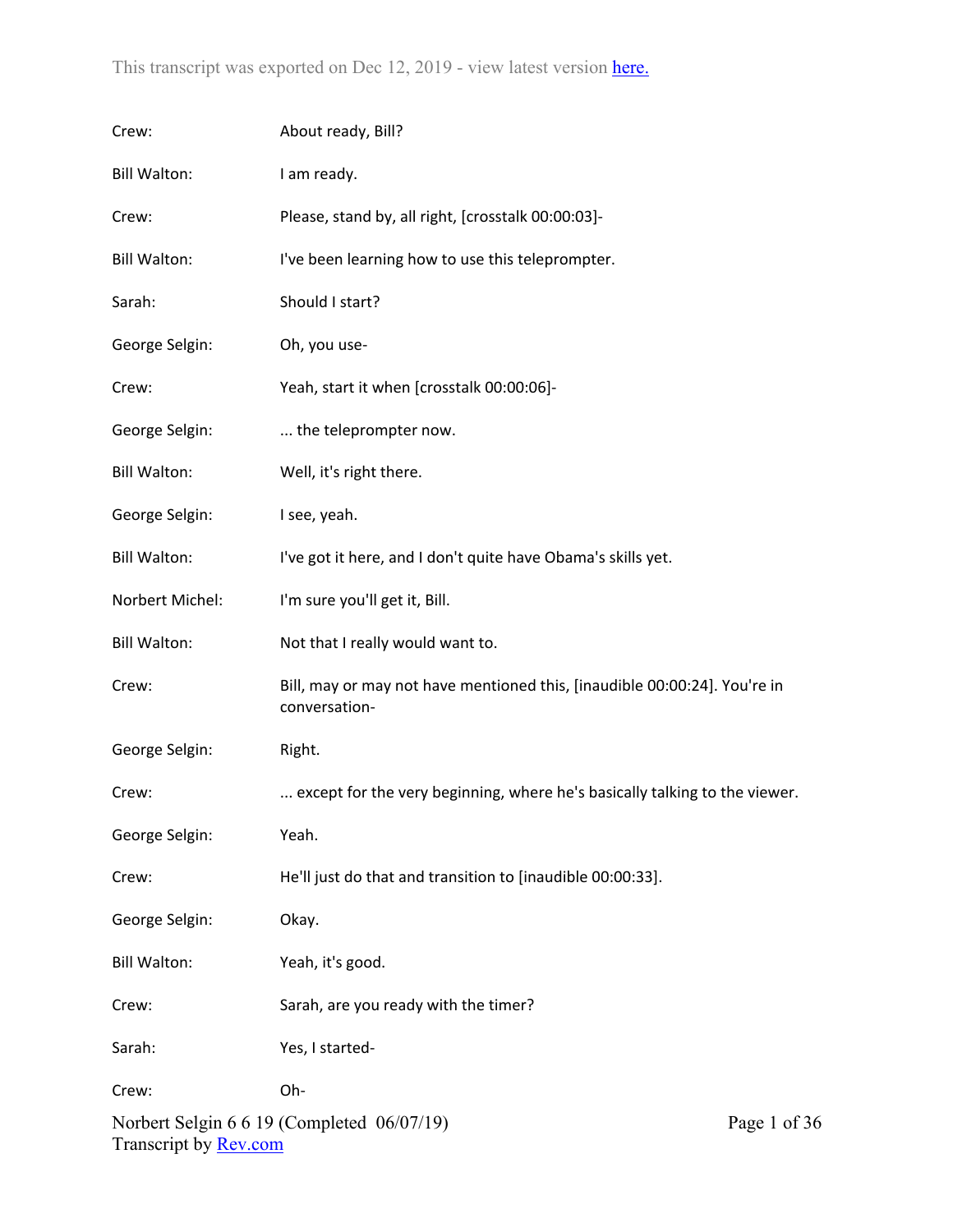| Sarah:                       | [crosstalk 00:00:43].                                                                                                                                                                                                                                                                                                                                                                                                                                                                                                        |              |
|------------------------------|------------------------------------------------------------------------------------------------------------------------------------------------------------------------------------------------------------------------------------------------------------------------------------------------------------------------------------------------------------------------------------------------------------------------------------------------------------------------------------------------------------------------------|--------------|
| Crew:                        | Yeah, sure.                                                                                                                                                                                                                                                                                                                                                                                                                                                                                                                  |              |
| Sarah:                       | Should I start it back again?                                                                                                                                                                                                                                                                                                                                                                                                                                                                                                |              |
| Crew:                        | No, it's okay.                                                                                                                                                                                                                                                                                                                                                                                                                                                                                                               |              |
| Sarah:                       | Okay.                                                                                                                                                                                                                                                                                                                                                                                                                                                                                                                        |              |
| Crew:                        | That's close enough.                                                                                                                                                                                                                                                                                                                                                                                                                                                                                                         |              |
| <b>Bill Walton:</b>          | Okay.                                                                                                                                                                                                                                                                                                                                                                                                                                                                                                                        |              |
| Crew:                        | Ready, Bill?                                                                                                                                                                                                                                                                                                                                                                                                                                                                                                                 |              |
| <b>Bill Walton:</b>          | I'm ready.                                                                                                                                                                                                                                                                                                                                                                                                                                                                                                                   |              |
| Crew:                        | Here we are, wait 'til it gets up near the top. Here we go.                                                                                                                                                                                                                                                                                                                                                                                                                                                                  |              |
| <b>Bill Walton:</b>          | I want to talk today about something important to all of us, our money.<br>Specifically, I want to talk about the institution and the people primarily in<br>charge of America's money, the Federal Reserve.                                                                                                                                                                                                                                                                                                                 |              |
| <b>Bill Walton:</b>          | The Fed has been in the news a lot, most recently, about the controversy over<br>President Trump's nominees to the Federal Reserve Board of Governors. This<br>debate has raised a lot of other issues like modern monetary theory, linked<br>currency systems, the global asset-price inflation, the Fed's independence,<br>negative real interest rates, turning banks into regulated utilities, quantitative<br>easing, and the Fed's goal to create inflation, when I thought it was supposed to<br>support sound money. |              |
| <b>Bill Walton:</b>          | Well, if you're like me, your eyes glazed over listening to this list. But, I think we<br>need to understand some of what is happening with our money, and what the<br>Federal Reserve is up to. With me to sort this out are two of the smartest<br>monetary economists we have. Norbert Michel is the director of the Heritage<br>Foundation's Center for Data Analysis, where he specializes on issues pertaining<br>to financial markets and monetary policy, Norbert.                                                   |              |
| Norbert Michel:              | Bill, thank you.                                                                                                                                                                                                                                                                                                                                                                                                                                                                                                             |              |
| <b>Bill Walton:</b>          | George Selgin is a senior fellow and director of the Center for Monetary and<br>Financial Alternatives at the Cato Institute and professor emeritus of economics<br>at the University of Georgia. George, welcome.                                                                                                                                                                                                                                                                                                           |              |
| George Selgin:               | Nice to be here, Bill.                                                                                                                                                                                                                                                                                                                                                                                                                                                                                                       |              |
| Transcript by <b>Rev.com</b> | Norbert Selgin 6 6 19 (Completed 06/07/19)                                                                                                                                                                                                                                                                                                                                                                                                                                                                                   | Page 2 of 36 |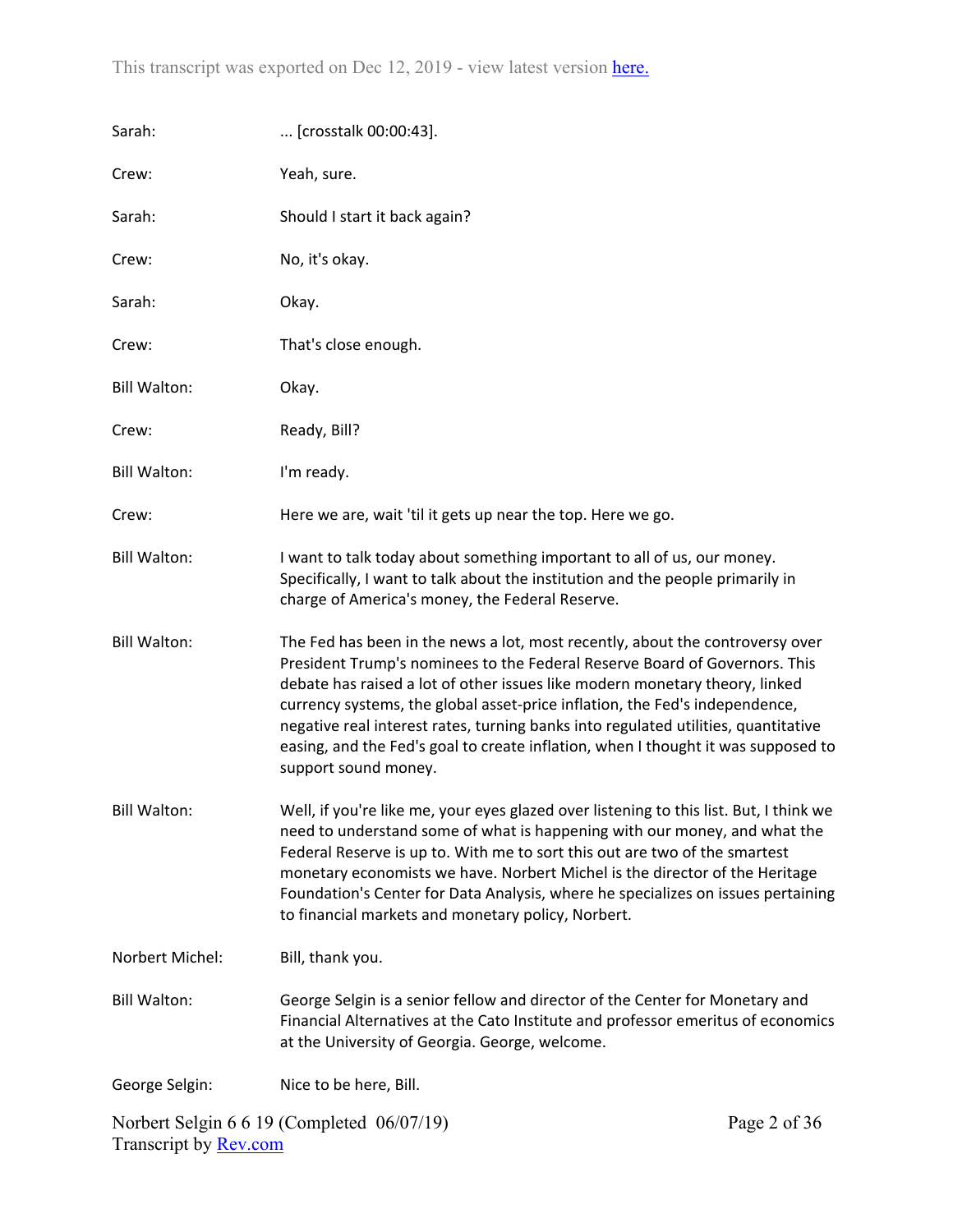| <b>Bill Walton:</b> | Well, let's dive right in. The Federal Reserve, it's been with us a long time, since<br>1914. What was life like before the Federal Reserve, and why was it created?                                                                                                                                                                                                                                                                                                                                 |
|---------------------|------------------------------------------------------------------------------------------------------------------------------------------------------------------------------------------------------------------------------------------------------------------------------------------------------------------------------------------------------------------------------------------------------------------------------------------------------------------------------------------------------|
| George Selgin:      | Well, life wasn't that great. We had series of bad financial crises culminating in<br>the big crisis of 1907, the Panic of 1907. The Federal Reserve ultimately grew<br>out of that panic, which made everyone realize that we had to have reform.                                                                                                                                                                                                                                                   |
| George Selgin:      | Most people assume that, therefore, it was a good solution and a necessary<br>solution and a successful solution to the problem of panics, at least, that has<br>been the conventional wisdom. It's a little bit hard to maintain these days in<br>light of our having had such a bad panic before.                                                                                                                                                                                                  |
| George Selgin:      | But, what a lot of people don't understand is why we had those panics before<br>the Fed. That's really important, because it wasn't because the government<br>didn't regulate the monetary system before 1914. On the contrary, if you delve<br>into the causes of those panics, you find bad government regulations of the<br>monetary system, that preceded the Fed's establishment, that we're absolutely<br>crucial to the problems of that period. That's what people should be aware of<br>in- |
| Norbert Michel:     | It's not-                                                                                                                                                                                                                                                                                                                                                                                                                                                                                            |
| George Selgin:      | discussing-                                                                                                                                                                                                                                                                                                                                                                                                                                                                                          |
| Norbert Michel:     | that we didn't-                                                                                                                                                                                                                                                                                                                                                                                                                                                                                      |
| George Selgin:      | the Fed.                                                                                                                                                                                                                                                                                                                                                                                                                                                                                             |
| Norbert Michel:     | have a central bank.                                                                                                                                                                                                                                                                                                                                                                                                                                                                                 |
| George Selgin:      | Yeah, the justification of the Fed was that we needed to do something, and that<br>was correct.                                                                                                                                                                                                                                                                                                                                                                                                      |
| <b>Bill Walton:</b> | Well, the people who-                                                                                                                                                                                                                                                                                                                                                                                                                                                                                |
| George Selgin:      | But-                                                                                                                                                                                                                                                                                                                                                                                                                                                                                                 |
| <b>Bill Walton:</b> | said we needed to do something were the New York banks [crosstalk]<br>00:04:01]-                                                                                                                                                                                                                                                                                                                                                                                                                     |
| George Selgin:      | Well, that was, they-                                                                                                                                                                                                                                                                                                                                                                                                                                                                                |
| Norbert Michel:     | That's part of the [crosstalk 00:04:02]-                                                                                                                                                                                                                                                                                                                                                                                                                                                             |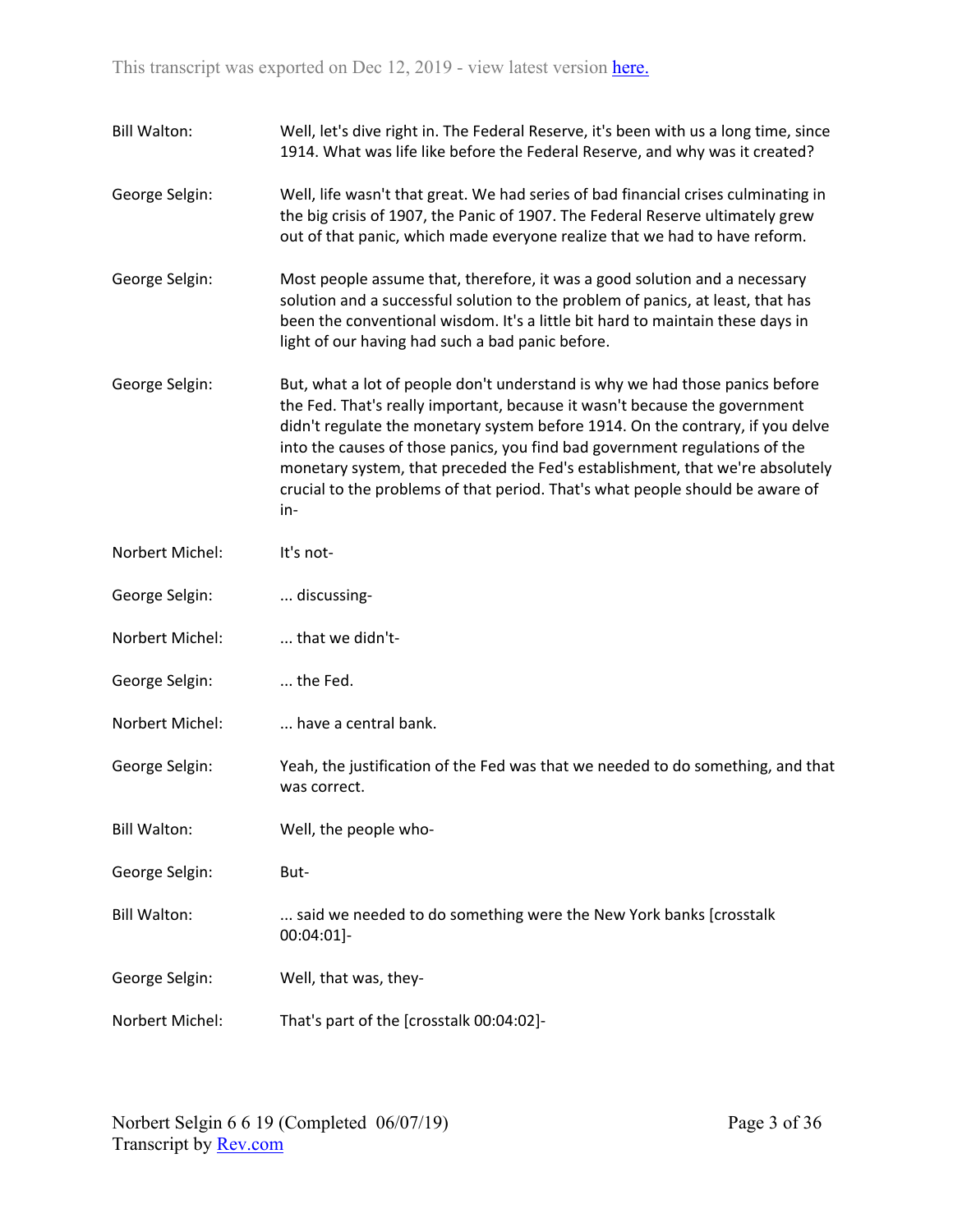| George Selgin:      | shaped the reform effort. You had people who had excellent ideas about how<br>to fix the monetary system in the years leading 1914, most of whom looked at<br>Canada as a good model for what the US system should have been like.                                                                                    |
|---------------------|-----------------------------------------------------------------------------------------------------------------------------------------------------------------------------------------------------------------------------------------------------------------------------------------------------------------------|
| George Selgin:      | What they had in Canada was a decentralized system, not as decentralized as<br>ours though, because they let their banks branch more than 100 years before<br>we started letting ours branch. They had about 40 banks that had branches all<br>over the country, and they were remarkably stable. They had no crises. |
| <b>Bill Walton:</b> | To be clear, when a bank, you have a headquarters, and then you have all the<br>branches. If you have a lot of branches, you have a much more stable deposit<br>base and a bigger lending book. You can diversify the lending-                                                                                        |
| George Selgin:      | Exactly.                                                                                                                                                                                                                                                                                                              |
| <b>Bill Walton:</b> | over a bigger portfolio, and so it's a lot more stable.                                                                                                                                                                                                                                                               |
| George Selgin:      | A lot more stable and funds, when they're needed, can move from one-                                                                                                                                                                                                                                                  |
| Norbert Michel:     | Move.                                                                                                                                                                                                                                                                                                                 |
| George Selgin:      | part of the country to another just by moving-                                                                                                                                                                                                                                                                        |
| <b>Bill Walton:</b> | Yeah.                                                                                                                                                                                                                                                                                                                 |
| George Selgin:      | from one branch-                                                                                                                                                                                                                                                                                                      |
| Norbert Michel:     | In that bank.                                                                                                                                                                                                                                                                                                         |
| George Selgin:      | of the bank-                                                                                                                                                                                                                                                                                                          |
| Norbert Michel:     | Within the-                                                                                                                                                                                                                                                                                                           |
| George Selgin:      | to-                                                                                                                                                                                                                                                                                                                   |
| Norbert Michel:     | bank.                                                                                                                                                                                                                                                                                                                 |
| George Selgin:      | another.                                                                                                                                                                                                                                                                                                              |
| Norbert Michel:     | Yeah.                                                                                                                                                                                                                                                                                                                 |
| George Selgin:      | Yeah.                                                                                                                                                                                                                                                                                                                 |
| <b>Bill Walton:</b> | Well, I had job As a young banker, I was head of strategic planning at<br>Continental Bank in Chicago, if you remember that.                                                                                                                                                                                          |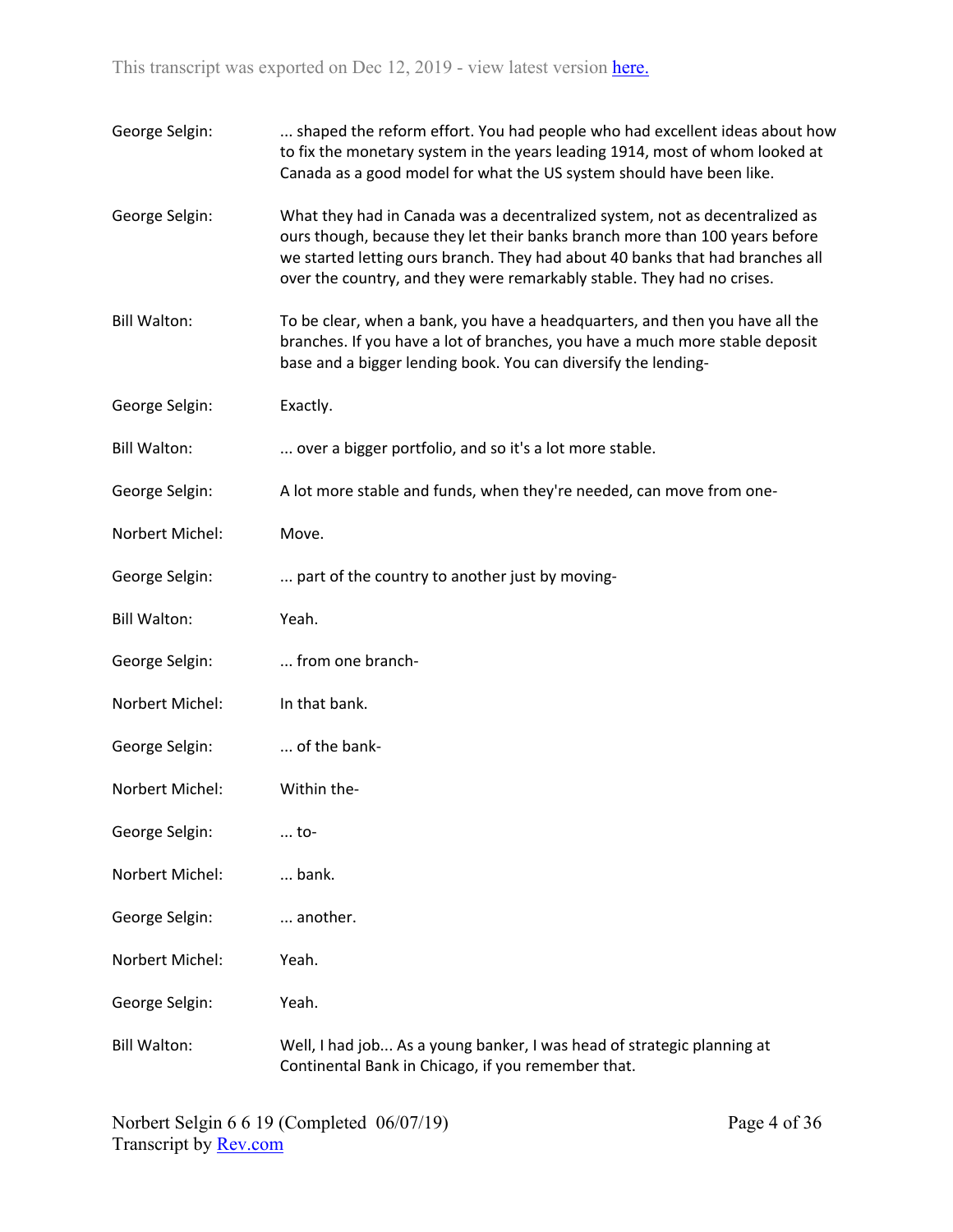| Norbert Michel:     | Continental?                                                                                                                                                                                                                                                              |
|---------------------|---------------------------------------------------------------------------------------------------------------------------------------------------------------------------------------------------------------------------------------------------------------------------|
| <b>Bill Walton:</b> | We had a little problem-                                                                                                                                                                                                                                                  |
| Norbert Michel:     | There was a-                                                                                                                                                                                                                                                              |
| <b>Bill Walton:</b> | with Continental-                                                                                                                                                                                                                                                         |
| George Selgin:      | Yes.                                                                                                                                                                                                                                                                      |
| Norbert Michel:     | Yeah.                                                                                                                                                                                                                                                                     |
| <b>Bill Walton:</b> | Bank.                                                                                                                                                                                                                                                                     |
| George Selgin:      | Yeah.                                                                                                                                                                                                                                                                     |
| <b>Bill Walton:</b> | But, Continental-                                                                                                                                                                                                                                                         |
| George Selgin:      | [crosstalk 00:05:25]-                                                                                                                                                                                                                                                     |
| <b>Bill Walton:</b> | But, Illinois at the time was still a unit banking state-                                                                                                                                                                                                                 |
| George Selgin:      | That's right.                                                                                                                                                                                                                                                             |
| <b>Bill Walton:</b> | which meant you can only have one-                                                                                                                                                                                                                                        |
| Norbert Michel:     | One-                                                                                                                                                                                                                                                                      |
| <b>Bill Walton:</b> | one office. I guess we could have one other one. We had a branch about a<br>mile away.                                                                                                                                                                                    |
| <b>Bill Walton:</b> | Continental was very big in oil and gas lending when oil prices were \$70 a barrel.<br>When they fell to \$14 a barrel, it was a big problem. Its deposit base was, I think<br>we had assets of 45 billion, and \$35 billion was borrowed from the Japanese<br>overnight. |
| George Selgin:      | Incredible.                                                                                                                                                                                                                                                               |
| <b>Bill Walton:</b> | As soon as things got bad, they withdrew their money, and the bank went right<br>out. That's the kind of thing that drives a bank out of business, when you don't<br>have a branch banking system.                                                                        |
| George Selgin:      | Absolutely.                                                                                                                                                                                                                                                               |
| Norbert Michel:     | That's right.                                                                                                                                                                                                                                                             |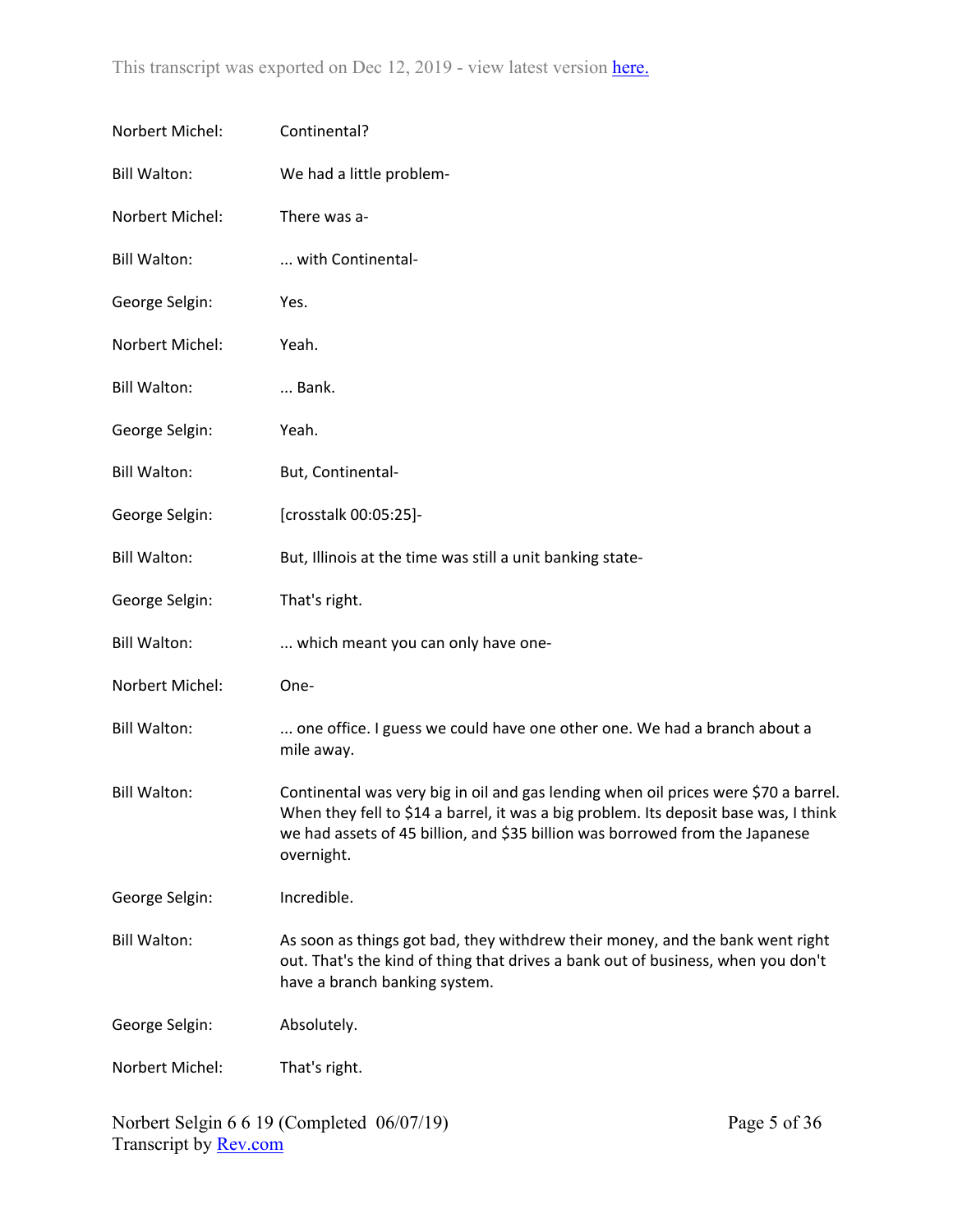| George Selgin: | If you don't have the opportunity to diversify, both on the asset side and the |
|----------------|--------------------------------------------------------------------------------|
|                | liability side, you've got weak banks. We had 30,000 tiny, mostly tiny, weak   |
|                | banks before the Fed, so we had structural problems. But, they could have been |
|                | directly solved with deregulation. Instead, it was a patch job done, which was |
|                | the Fed, where the Fed was supposed to make up for these structural            |
|                | deficiencies, which it never has done very well.                               |

- Bill Walton: Well, just, one of the things, I think, it's hard to conceive of life without the Federal Reserve in America, or all the central banks in Europe and Japan, et cetera, but there are alternatives. I've been reading about what your work has been. There's something called free banking, which is where you don't really have a central bank, but you have a widely diversified group of banks, and each one of them issues notes and that sort of thing. I think the Scottish had a very successful system.
- George Selgin: They did, indeed, very stable, very few losses to their customers or the banks, no crises. The comparison between Scotland and England, which England, of course, had one of the oldest central banks, the Bank of England, but the comparison between those systems and that between Canada and the US, very similar.
- George Selgin: In Canada, Scotland, you had free banking, decentralization, no central bank, and you had stability. In England and the United States, you had regulation. In England, you had a central bank before, long before 1914. In the US, you had other kinds of very severe restrictions on banking freedom. In both of those cases, you had tremendous instability.
- Norbert Michel: One of-
- Bill Walton: This-
- Norbert Michel: ... those-
- Bill Walton: Jump in-
- Norbert Michel: One of-
- Bill Walton: ... please.

Norbert Michel: ... those conventional critiques is that you had these competing banks with these competing notes, and so it was chaotic, and nobody could understand what was going on, because they all these different types of money. That actually isn't true. George's work has been better than anybody's in showing that, that part of the system actually functions-

George Selgin: In those-

Norbert Selgin 6 6 19 (Completed 06/07/19) Transcript by [Rev.com](https://www.rev.com/)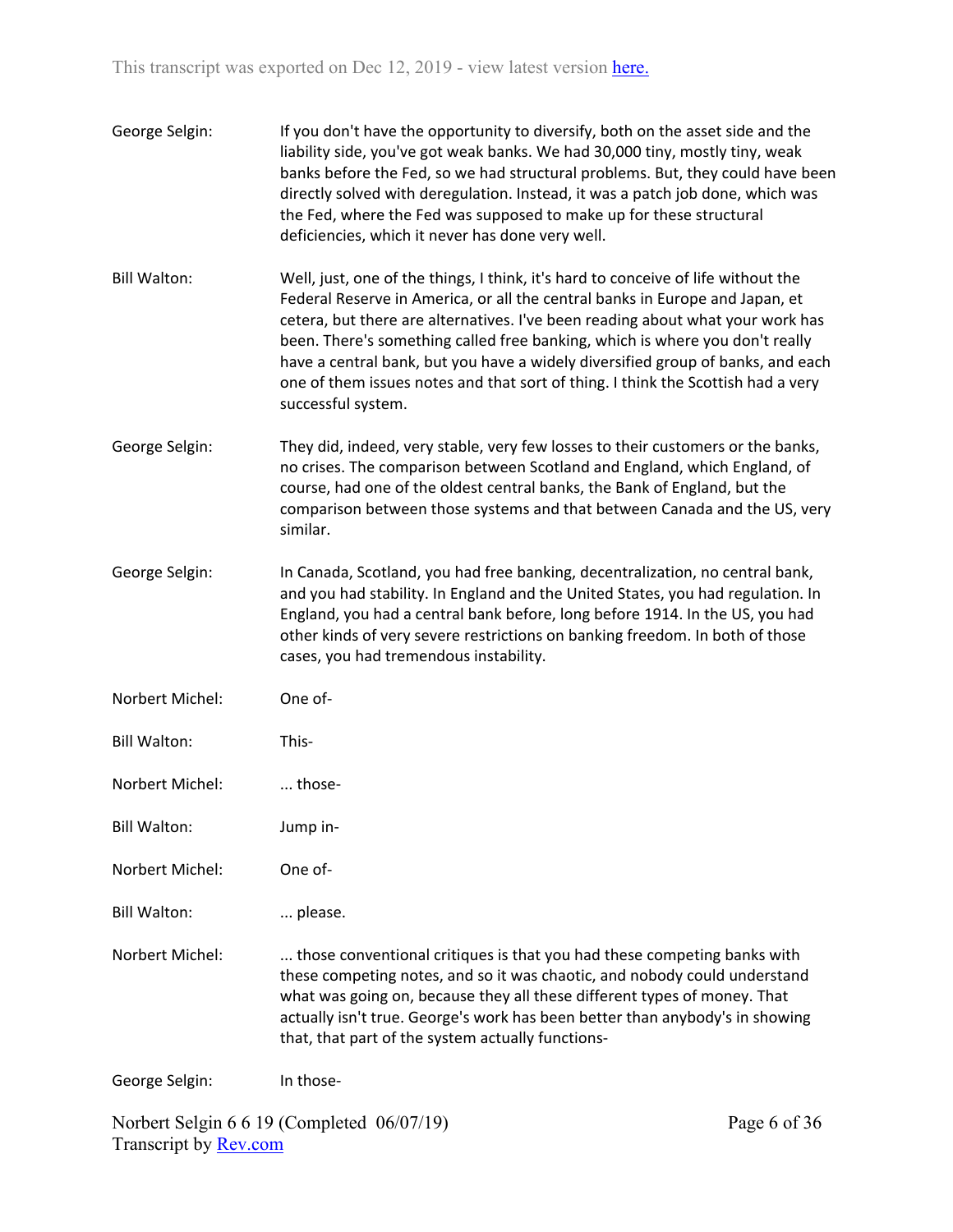| Norbert Michel:     | okay-                                                                                                                                                                                                                                                                                                                                                                                                                                                                                                                                                                                                                                     |
|---------------------|-------------------------------------------------------------------------------------------------------------------------------------------------------------------------------------------------------------------------------------------------------------------------------------------------------------------------------------------------------------------------------------------------------------------------------------------------------------------------------------------------------------------------------------------------------------------------------------------------------------------------------------------|
| George Selgin:      | free systems-                                                                                                                                                                                                                                                                                                                                                                                                                                                                                                                                                                                                                             |
| Norbert Michel:     | in those-                                                                                                                                                                                                                                                                                                                                                                                                                                                                                                                                                                                                                                 |
| George Selgin:      | not in the-                                                                                                                                                                                                                                                                                                                                                                                                                                                                                                                                                                                                                               |
| Norbert Michel:     | free systems.                                                                                                                                                                                                                                                                                                                                                                                                                                                                                                                                                                                                                             |
| George Selgin:      | United States, where they had [crosstalk 00:08:17]-                                                                                                                                                                                                                                                                                                                                                                                                                                                                                                                                                                                       |
| Norbert Michel:     | No, that's right.                                                                                                                                                                                                                                                                                                                                                                                                                                                                                                                                                                                                                         |
| George Selgin:      | branch-                                                                                                                                                                                                                                                                                                                                                                                                                                                                                                                                                                                                                                   |
| Norbert Michel:     | Right. In those free systems, yes.                                                                                                                                                                                                                                                                                                                                                                                                                                                                                                                                                                                                        |
| Norbert Michel:     | Then, now, with technology, especially the way it is, it would be nothing for<br>anybody to have customized prices in any custom, or, I'm sorry, any currency<br>that they want. If you shop on Amazon, Amazon can tailor the prices that you<br>see much better than they could have done in that era.                                                                                                                                                                                                                                                                                                                                   |
| <b>Bill Walton:</b> | In theory, we could have something like this, if we had the political will or desire<br>to do that.                                                                                                                                                                                                                                                                                                                                                                                                                                                                                                                                       |
| Norbert Michel:     | Well [crosstalk 00:08:49]-                                                                                                                                                                                                                                                                                                                                                                                                                                                                                                                                                                                                                |
| George Selgin:      | Well, it's a little tricky now, Bill, because those systems could rely on not having,<br>didn't need a central bank, because they had a defined monetary unit, defined<br>in terms of gold or, you go further back, silver. That unit, of course, had an<br>existence. It didn't depend on any public institution.                                                                                                                                                                                                                                                                                                                        |
| George Selgin:      | In order to have something like that today, you'd either have to somehow re-<br>establish a metallic or independent monetary unit, independent of any<br>institution, or you would have to build a free banking system on the present fiat<br>dollar. There are ways to do that, where you rely on the flexibility and<br>capabilities of the commercial banks, once they're given freedom to do what<br>they're capable of doing, to allow the Fed's power to be dramatically reduced<br>and, basically, have it operate like a little machine, that just controls a very<br>stable base for the other reserve banks to use as reserves. |
| <b>Bill Walton:</b> | The reason we're having this conversation is we want to talk about how the Fed<br>has done since 1914, and why maybe it's not getting straight As on its report<br>card. When it was formed, and I'm referring I think something that, George, that<br>you wrote that was, number one, three things: promote effectively the goals of                                                                                                                                                                                                                                                                                                     |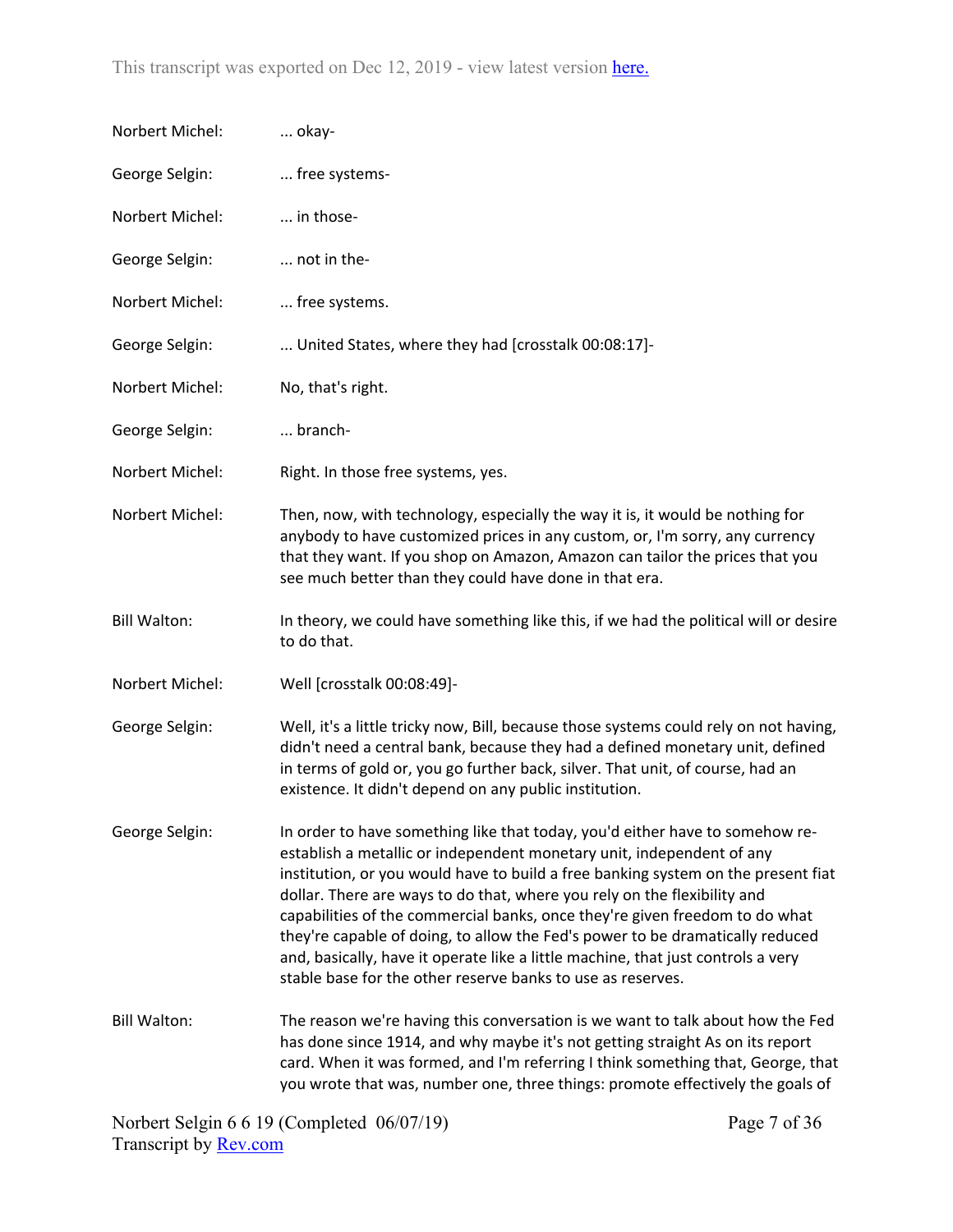|                     | maximum employment, stable prices, moderate long-term interest rates, and<br>then, also, overall, to contain financial disruptions and prevent their spread<br>outside the financial sector.                                                                                                                                                                                                   |
|---------------------|------------------------------------------------------------------------------------------------------------------------------------------------------------------------------------------------------------------------------------------------------------------------------------------------------------------------------------------------------------------------------------------------|
| <b>Bill Walton:</b> | 1914 have the Federal Reserve, and then, how did things-                                                                                                                                                                                                                                                                                                                                       |
| Norbert Michel:     | That hasn't-                                                                                                                                                                                                                                                                                                                                                                                   |
| <b>Bill Walton:</b> | $\ldots$ go?                                                                                                                                                                                                                                                                                                                                                                                   |
| Norbert Michel:     | That hasn't worked out-                                                                                                                                                                                                                                                                                                                                                                        |
| <b>Bill Walton:</b> | Tell, tell-                                                                                                                                                                                                                                                                                                                                                                                    |
| Norbert Michel:     | so well.                                                                                                                                                                                                                                                                                                                                                                                       |
| Norbert Michel:     | We've got one of, in the developed world, we've got one of the worst track<br>records in financial stability of any country, just at a higher level, so we've had<br>more banking crises than most. George has done a lot of work on this as well,<br>but Charles Calomiris is another. It's well documented.                                                                                  |
| Norbert Michel:     | Since 1970, we're one of only two developed countries, or one of only three<br>developed countries, two developed countries that have more than one banking<br>crises. Sorry.                                                                                                                                                                                                                  |
| <b>Bill Walton:</b> | Mm-hmm (affirmative).                                                                                                                                                                                                                                                                                                                                                                          |
| Norbert Michel:     | Just from a banking stability standpoint, that hasn't worked out.                                                                                                                                                                                                                                                                                                                              |
| Norbert Michel:     | Most of, a lot of the work that George has done is looked at a lot of the macro<br>results, if you will. Could you say that the Fed has stabilized the business cycle?<br>Could you say that it has moderated prices or helped the price stability? Well,<br>you can only say that about price stability, if you have the Fed's definition of<br>price stability, which is constant inflation. |
| Norbert Michel:     | In terms of taming the business cycle, there's more than enough reason, more<br>than enough evidence to say that they really haven't done such a good job on<br>that either.                                                                                                                                                                                                                   |
| George Selgin:      | Mm-mm (negative).                                                                                                                                                                                                                                                                                                                                                                              |
| <b>Bill Walton:</b> | We talked about inflation. You mentioned inflation. Now, we went through<br>horrible inflation in the late '70s, early '80s. Their mandate is to promote stable<br>prices, and George, you had a chart in one of your presentations of what prices<br>look like from 1790, roughly 100 years before the Fed was formed. It was<br>fascinating how much prices rose.                            |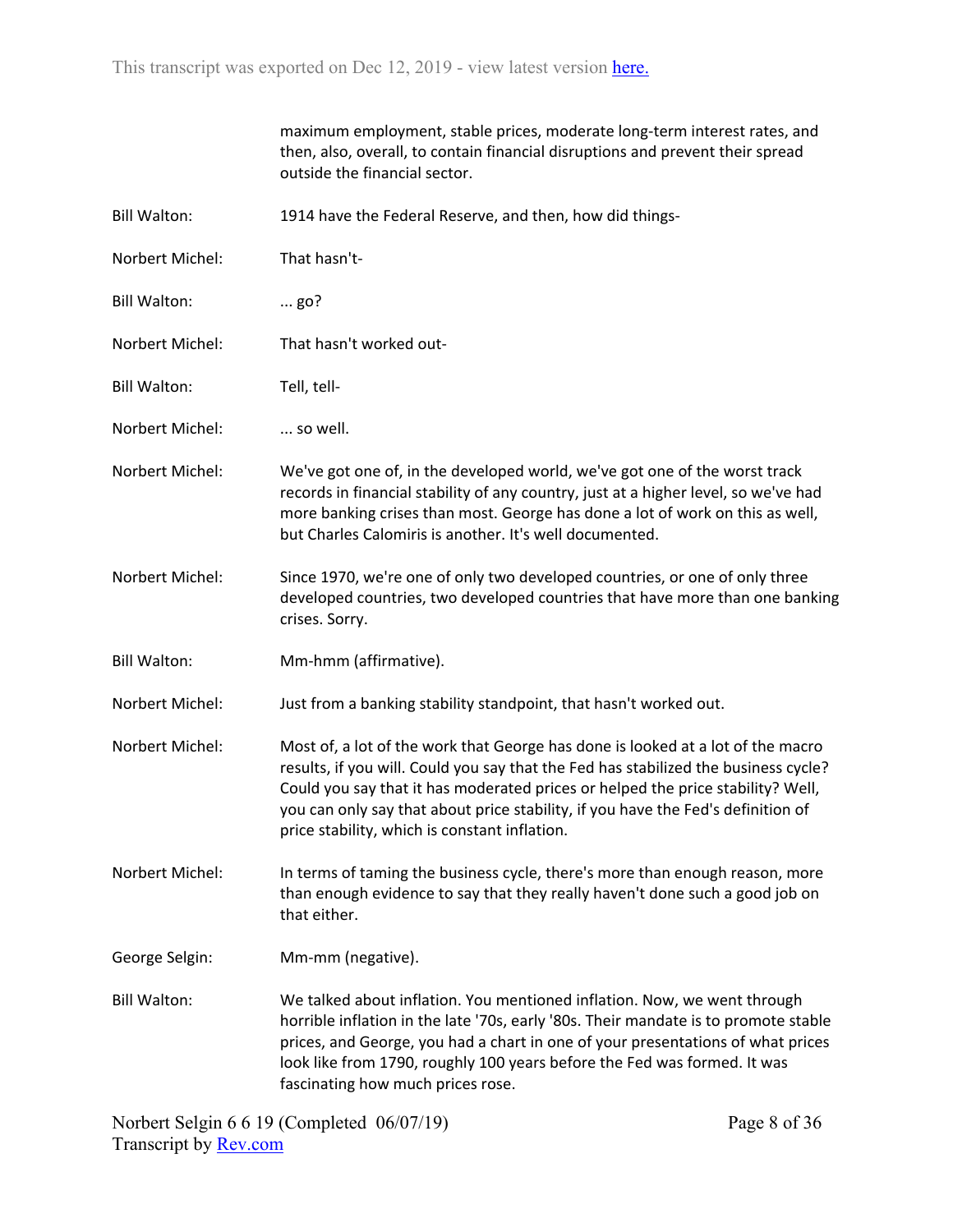| George Selgin: | In the days when you had a gold or silver standard, the price level couldn't    |
|----------------|---------------------------------------------------------------------------------|
|                | wander very far, before there would be responses from the, ultimately, from     |
|                | the gold mining industry, that would check the movement in the price level and, |
|                | ultimately, help it come back to where it came from.                            |

George Selgin: The result, a natural result of a metallic monetary standard was long-run price stability, meaning, literally, that in the long run, you could expect the price level, that is the general cost of goods, to come back to wherever it had been in the past. That's exactly what happened if you go by the best available statistics. The price level on the eve of the Fed's foundation was roughly what it had been 140-

- Bill Walton: I think your-
- George Selgin: ... years before.
- Bill Walton: ... chart said prices were up 8%.
- George Selgin: There was a trivial-
- Bill Walton: That's-
- George Selgin: ... difference.
- Bill Walton: ... not 8% annual, that's 8%-
- George Selgin: No, 8% in-
- Norbert Michel: [crosstalk 00:13:25]-
- Bill Walton: That just what's happened-
- George Selgin: ... 130 years.
- Bill Walton: ... when we started and ended the series.
- George Selgin: That's right. That's a long-run result of having a precious metal standard.
- George Selgin: Of course, we have to remember that, for its early decades, the Fed was still bound by the gold standard. But, the question is, did things become relatively more stable given that continuation of the gold standard, than they had been before? The evidence is, they didn't become more stable.
- George Selgin: Despite all of the problems that I was alluding to before about the pre-Fed system, because, again, I can't emphasize enough what a flawed system that was. The Fed has done a dismal job even improving on that system, particularly during the Fed's first decades, which were notoriously-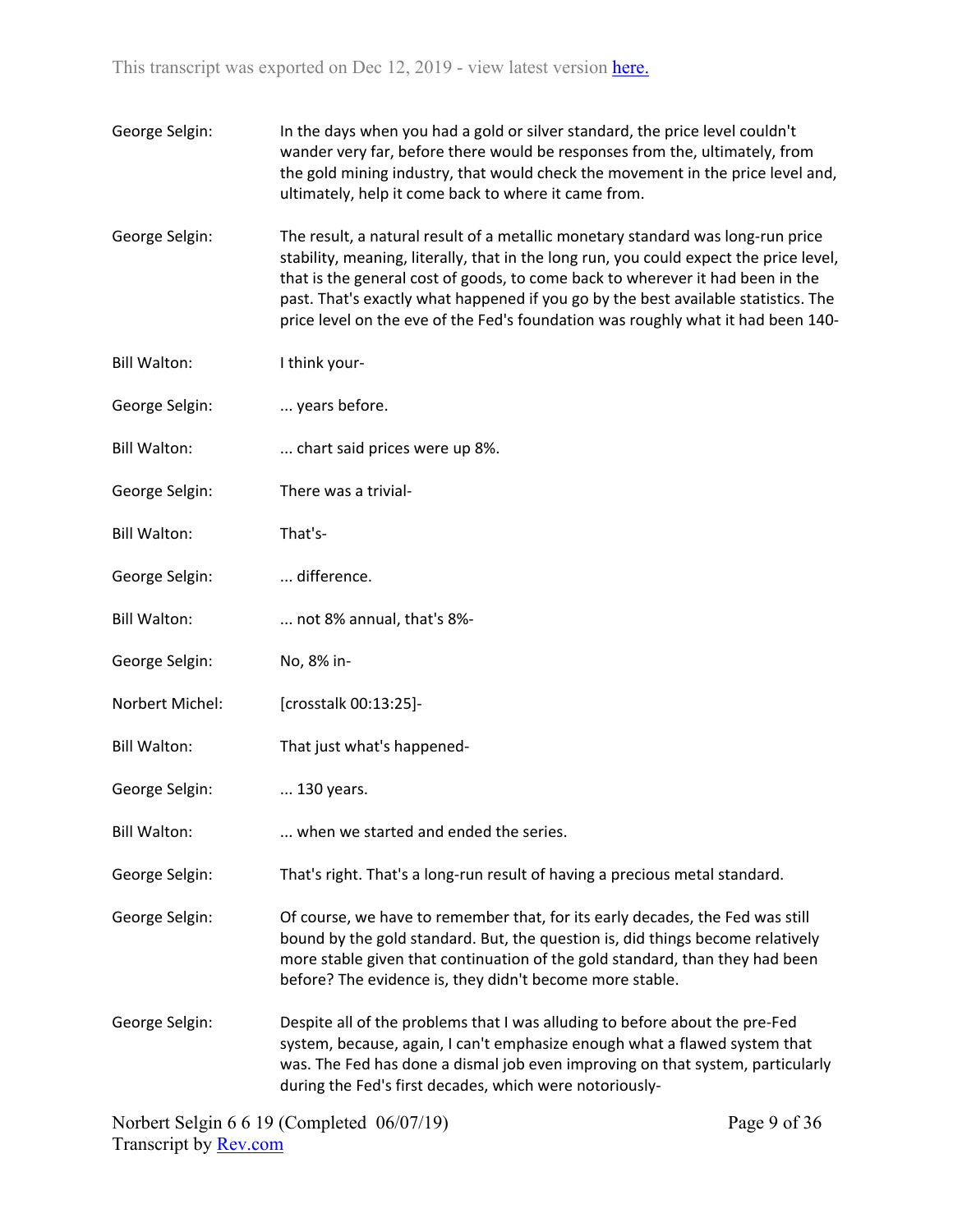| <b>Bill Walton:</b> | You call-                                                                                                                                                                                                                                                                                                                                                                                                                                                                                                                                                                                                                                                                                                                                              |
|---------------------|--------------------------------------------------------------------------------------------------------------------------------------------------------------------------------------------------------------------------------------------------------------------------------------------------------------------------------------------------------------------------------------------------------------------------------------------------------------------------------------------------------------------------------------------------------------------------------------------------------------------------------------------------------------------------------------------------------------------------------------------------------|
| George Selgin:      | bad.                                                                                                                                                                                                                                                                                                                                                                                                                                                                                                                                                                                                                                                                                                                                                   |
| <b>Bill Walton:</b> | You call the decades from 1914 to 1945-                                                                                                                                                                                                                                                                                                                                                                                                                                                                                                                                                                                                                                                                                                                |
| George Selgin:      | The practice period, the Fed's practice Well, the reason I do that-                                                                                                                                                                                                                                                                                                                                                                                                                                                                                                                                                                                                                                                                                    |
| <b>Bill Walton:</b> | I took them 30 years.                                                                                                                                                                                                                                                                                                                                                                                                                                                                                                                                                                                                                                                                                                                                  |
| George Selgin:      | Yeah. I do that on purpose. I have this study with my former UGA colleague, Bill<br>Lastrapes, and Lawrence White from George Mason, where we very carefully<br>compare the available evidence on all the commonly accepted criteria of the<br>Fed's performance. We compare that performance with the performance of the<br>pre-Fed system with all its flaws. What we find is, first of all, if you include those<br>decades, those first decades up through World War II, it is so patently obvious<br>that the Fed has not improved things, that it almost seems a little bit harsh to<br>point it out.                                                                                                                                            |
| George Selgin:      | What we did was we said, "All right, let's cut them a little slack," because<br>they've got to get their sea legs and all that, and let's leave out the Great<br>Depression and World War II and World War I and the inflation after World War<br>I. Let's just leave that out and make these same comparisons about<br>unemployment, the price level stability or predictability, number of cyclical<br>fluctuations, number of crises. Let's do that, just compare the post-'45 period<br>with those decades before the Fed, including things like the panic. We didn't<br>take out the Panic of 1907, but we took out the Great Depression. The Fed, in<br>that case, the Fed doesn't look a lot worse, but it doesn't improve things very<br>much. |
| Norbert Michel:     | It's not a lot better.                                                                                                                                                                                                                                                                                                                                                                                                                                                                                                                                                                                                                                                                                                                                 |
| George Selgin:      | In some respects things are, still, even that way, the Fed comes out as inferior.                                                                                                                                                                                                                                                                                                                                                                                                                                                                                                                                                                                                                                                                      |
| George Selgin:      | This, I think, is reason for people to ask, "Can't we do better than this?"                                                                                                                                                                                                                                                                                                                                                                                                                                                                                                                                                                                                                                                                            |
| Norbert Michel:     | Basically, you have the one period, the period that you alluded to in the early<br>'80s, it's come to be called the Great Moderation, and if you take out that<br>period, then the Fed's track record is-                                                                                                                                                                                                                                                                                                                                                                                                                                                                                                                                              |
| <b>Bill Walton:</b> | [crosstalk 00:16:17]-                                                                                                                                                                                                                                                                                                                                                                                                                                                                                                                                                                                                                                                                                                                                  |
| Norbert Michel:     | really bad.                                                                                                                                                                                                                                                                                                                                                                                                                                                                                                                                                                                                                                                                                                                                            |
| <b>Bill Walton:</b> | That's when Paul Volcker came in and took 18% rates down to-                                                                                                                                                                                                                                                                                                                                                                                                                                                                                                                                                                                                                                                                                           |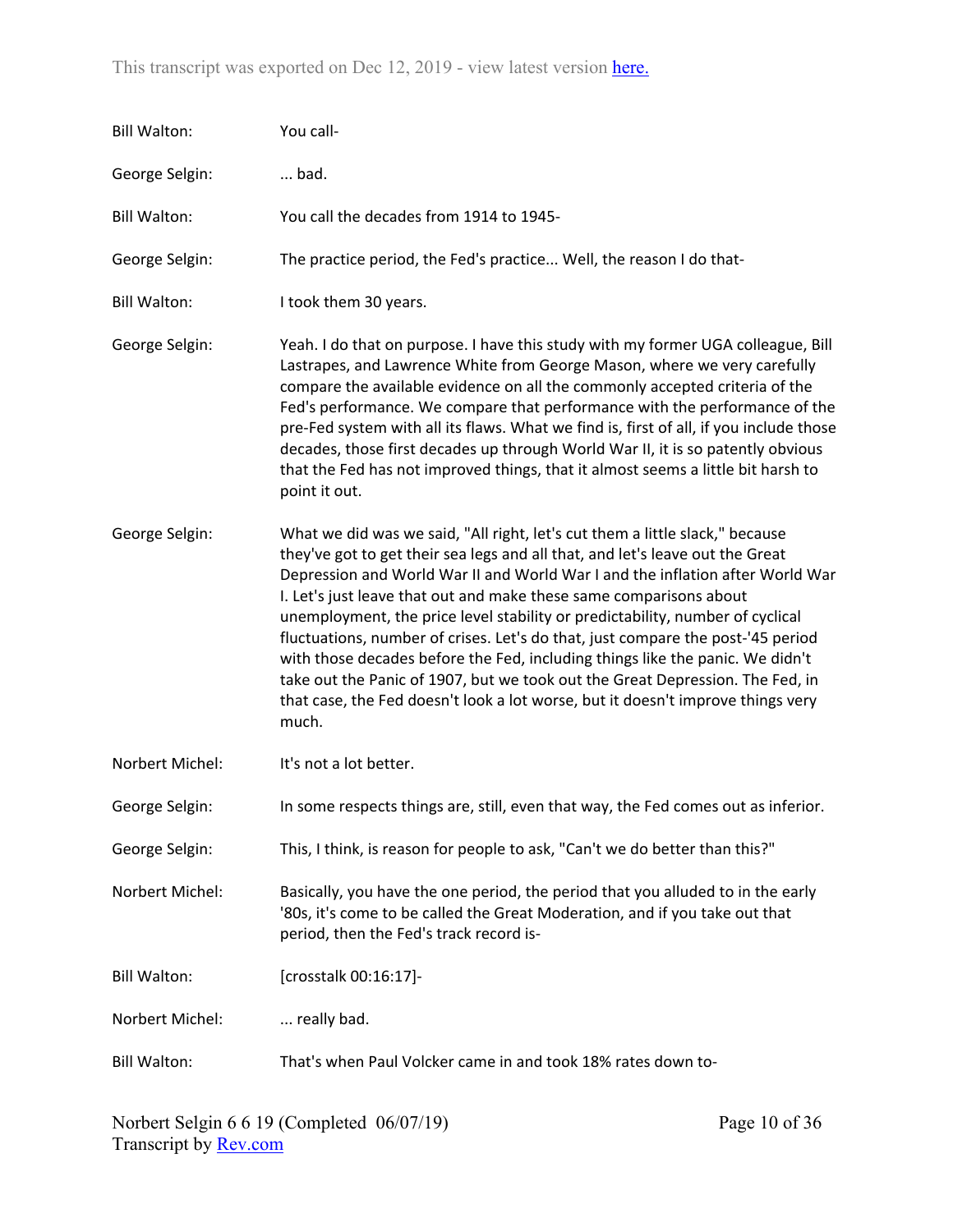| Norbert Michel:     | Inflation came down.                                                                                                                                                                                                                                                                                                                                                                                                                |
|---------------------|-------------------------------------------------------------------------------------------------------------------------------------------------------------------------------------------------------------------------------------------------------------------------------------------------------------------------------------------------------------------------------------------------------------------------------------|
| George Selgin:      | It's actually, yeah, well, it actually, the Great Moderation starts with Paul<br>Volcker-                                                                                                                                                                                                                                                                                                                                           |
| <b>Bill Walton:</b> | Yeah.                                                                                                                                                                                                                                                                                                                                                                                                                               |
| George Selgin:      | depending on when you date it, but it continues virtually up until the Great<br>Financial Crisis. It's a fairly long period when there was considerable stability,<br>but it was unique. It was unique. It was one of these eras, there are a couple of<br>them, and the '20s look like another one, when the Fed's performance looks<br>pretty good. But, then, you have all these other periods when bad things are<br>happening. |
| <b>Bill Walton:</b> | Well, one of the The thing that's fascinating now is that most of us think of the<br>Fed, and I don't anymore, now that I've done all the research, kind of think of<br>the Fed as this omnipotent institution filled with geniuses that can gently guide<br>us through economic good times and bad times. It absolutely has, that has not<br>been the case.                                                                        |
| <b>Bill Walton:</b> | It also has been given responsibility to do a lot of things that any Federal<br>Reserve or any central bank is not equipped to do like maintain employment.<br>What would a Federal Reserve have to do with maintaining low unemployment?<br>How does that-                                                                                                                                                                         |
| Norbert Michel:     | Well-                                                                                                                                                                                                                                                                                                                                                                                                                               |
| <b>Bill Walton:</b> | work?                                                                                                                                                                                                                                                                                                                                                                                                                               |
| Norbert Michel:     | and what's interesting about that one too, is that their own statements say<br>that at maximum employment, in the long run, it has very little to do with<br>monetary policy. That they have, they can't really do much about it.                                                                                                                                                                                                   |
| <b>Bill Walton:</b> | Okay, so, they're saying, "Don't grade us on that curve."                                                                                                                                                                                                                                                                                                                                                                           |
| George Selgin:      | Well, that's-                                                                                                                                                                                                                                                                                                                                                                                                                       |
| Norbert Michel:     | Yeah, partly.                                                                                                                                                                                                                                                                                                                                                                                                                       |
| <b>Bill Walton:</b> | Yeah.                                                                                                                                                                                                                                                                                                                                                                                                                               |
| George Selgin:      | The truth is, and I think everyone recognizes this, that the Fed, any central bank<br>is capable of causing a lot of unemployment if they botch things up. In a sense,<br>we should want the Fed to care about unemployment, at least to the extent of<br>caring about not doing things that cause more of it than is necessary. I think that<br>has to be considered one of their responsibilities.                                |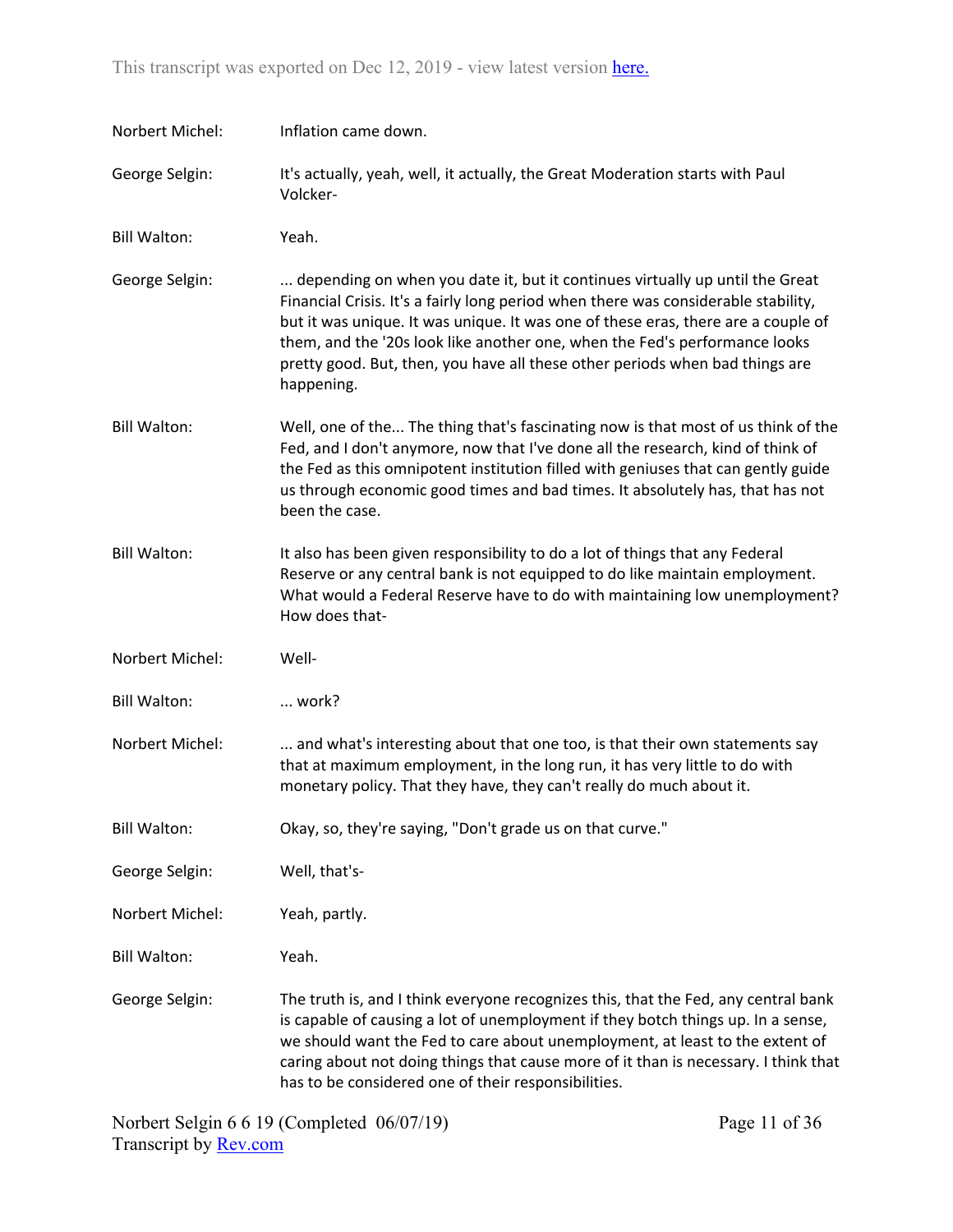| George Selgin:      | Where things get dangerous is when people expect the Fed to be able, not only<br>behave responsibly enough to not contribute to unemployment, but to be able<br>to solve and eradicate all unemployment problems-                                                              |
|---------------------|--------------------------------------------------------------------------------------------------------------------------------------------------------------------------------------------------------------------------------------------------------------------------------|
| <b>Bill Walton:</b> | Mm-hmm (affirmative).                                                                                                                                                                                                                                                          |
| George Selgin:      | no matter what their ultimate source is. That's when you get into trouble.<br>Because, you start having people look at the Federal Reserve as having the<br>power, not only to keep things reasonably stable, so that it doesn't contribute to<br>unemployment, but, also, to- |
| Norbert Michel:     | To-                                                                                                                                                                                                                                                                            |
| George Selgin:      | get everybody-                                                                                                                                                                                                                                                                 |
| Norbert Michel:     | To get a-                                                                                                                                                                                                                                                                      |
| George Selgin:      | a job.                                                                                                                                                                                                                                                                         |
| Norbert Michel:     | a job, yeah, yeah.                                                                                                                                                                                                                                                             |
| George Selgin:      | That's asking more from monetary policy than it's capable of achieving.<br>Unfortunately, there's always pressure on the Fed to do that, because people<br>believe it has the power to-                                                                                        |
| <b>Bill Walton:</b> | Mm-hmm (affirmative).                                                                                                                                                                                                                                                          |
| George Selgin:      | do anything.                                                                                                                                                                                                                                                                   |
| <b>Bill Walton:</b> | Mm-hmm (affirmative). Well, let's come to more recent history, 2008, 2009.<br>What did the Fed do before that period, and then, how did they behave during<br>the crisis, and how would you have done it differently?                                                          |
| Norbert Michel:     | Oh, wow. On the technical side, what did they do? Or, just-                                                                                                                                                                                                                    |
| <b>Bill Walton:</b> | Well, whatever-                                                                                                                                                                                                                                                                |
| Norbert Michel:     | whatever happened?                                                                                                                                                                                                                                                             |
| <b>Bill Walton:</b> | Just explain it to-                                                                                                                                                                                                                                                            |
| Norbert Michel:     | Well-                                                                                                                                                                                                                                                                          |
| <b>Bill Walton:</b> | somebody who hasn't spent as much time as you have working through all<br>the math.                                                                                                                                                                                            |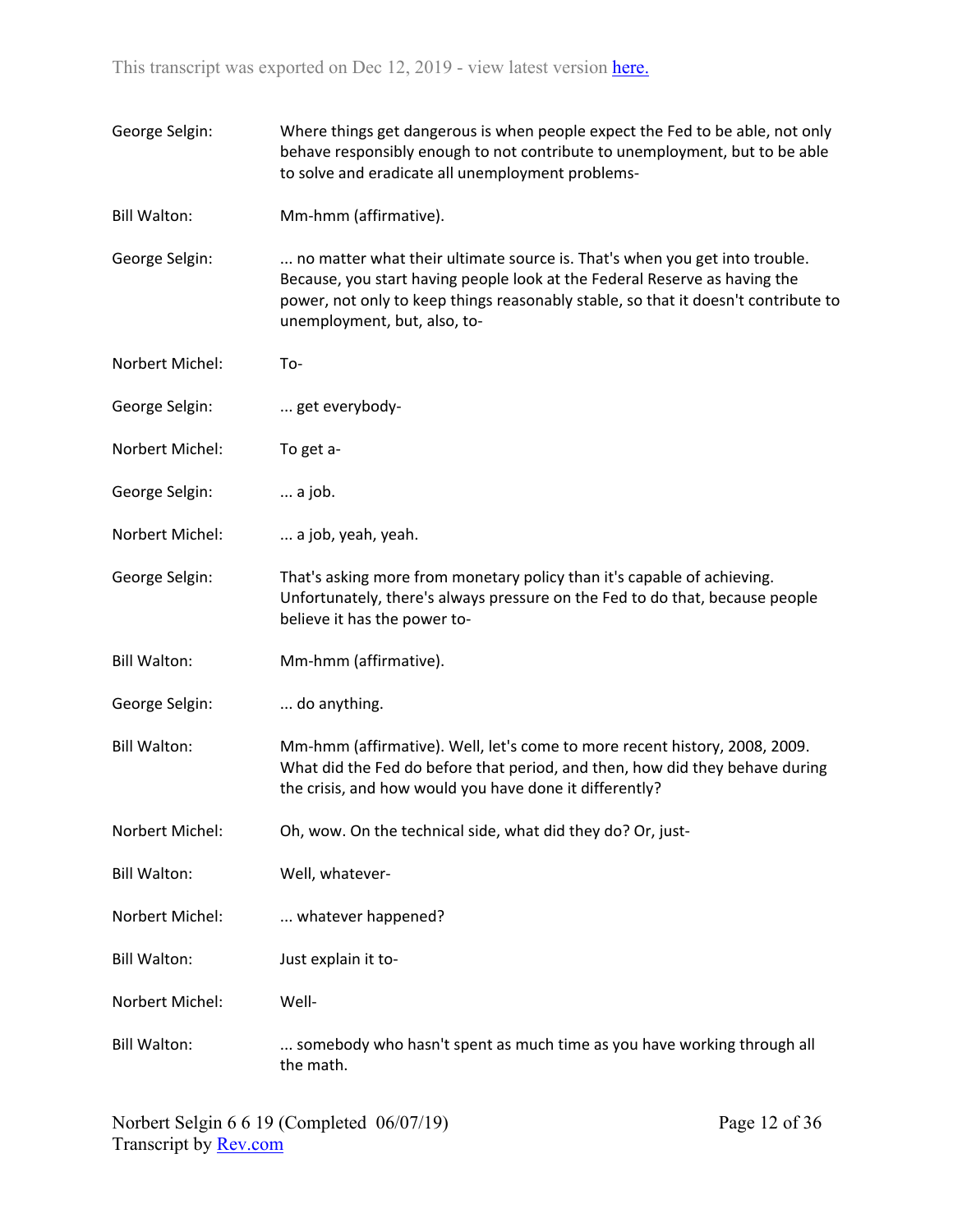Norbert Michel: Part of their mandate is, to sort of, to dovetail off of what George is saying, is to not screw things up. If you're on the Fed Board, you don't want a major depression. You don't want a major recession. You don't want to crash the economy. If the economy's crashing all around you, the last thing you want to do is tighten the money supply, so to speak, so that nobody can get any funds. Bill Walton: Mm-hmm (affirmative). Norbert Michel: That's going to make things worse. That's what happened in the Great Depression. That's what Ben Bernanke apologized to Milton Friedman for at an American Economic Association conference. George Selgin: Not that the Great Depression was Ben Bernanke's fault. Norbert Michel: Not that it was his fault, but then, when Ben Bernanke was-Bill Walton: I thought we blamed everything on him. Norbert Michel: Almost-Bill Walton: Almost. Norbert Michel: ... but not everything, no. Bill Walton: But, when did he, what year did he apologize to Milton Friedman? Norbert Michel: Oh, that was in the-George Selgin: Friedman's birthday around 1999. Norbert Michel: ... '98? '99. Bill Walton: Okay. Norbert Michel: Then, when Ben was running the Fed, they did almost exactly the same thing. There's good evidence, we've documented this. I've got some papers on this. George has some papers on this. That at the beginning of the financial crisis in 2008, when the Fed should have been increasing more liquidity into the system and flooding the system with liquidity, they tightened at exactly the wrong time. That, almost definitely, I would say definitely, worsened the crisis and made things, prolonged things. George Selgin: We tend to forget that for many, many decades after the Great Depression, no one thought that the Fed had been to blame for it. It was only when Milton Friedman and Anna Schwartz published their Monetary History of the United States in 1963, that they changed the perception of what the Fed had done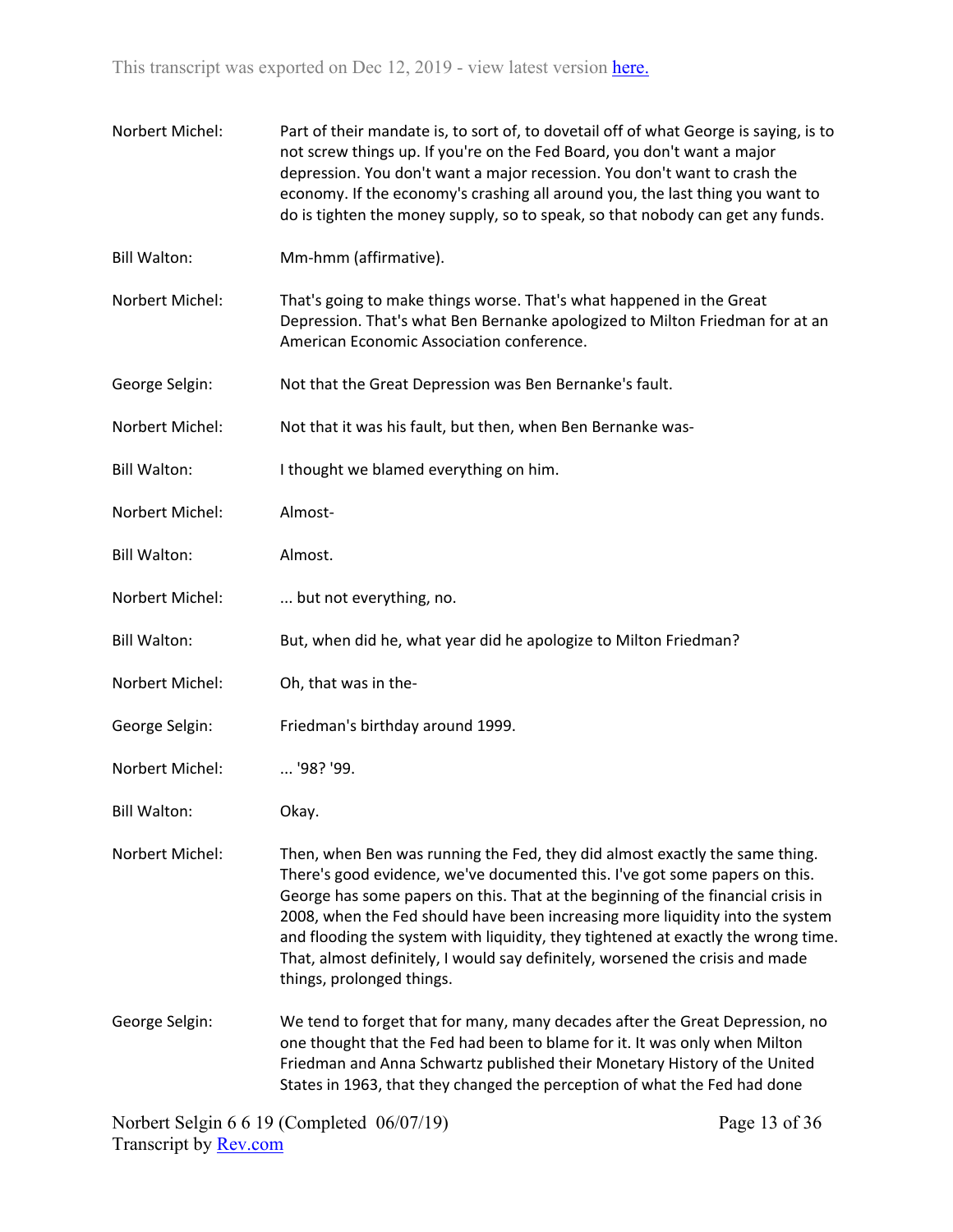during the '30s to the modern one, where we recognize, Ben Bernanke recognizes, that the Fed had really done a bad job.

- Bill Walton: Mm-hmm (affirmative).
- George Selgin: I think that that kind of thing may happen again. Right now, it's still too early, and you still have the narrative where Bernanke's Fed, in this case, came to the rescue and did everything that could be done right. But, I believe, as time passes, it will become more and more evident that the Fed, that the Great Recession was, to a considerable extent, another Fed botch job.
- George Selgin: Norbert mentioned the over-tightening. But, of course, we shouldn't forget, that in the years leading up to the financial crisis-
- Norbert Michel: Oh.
- George Selgin: ... we had, of course, a tremendous housing bubble. There is considerable evidence that the Fed's policies were too loose and contributed to that bubble. It's controversial, but, I think, if you look at the statistics, it's pretty clear that the Fed contributed something. It's hard to say exactly how much.
- Bill Walton: Mm-hmm (affirmative).
- George Selgin: Then, as Norbert was saying, when 2008 came along, what you had was the opposite error of over-tightening, and that's the part that resembles the Fed's misconduct in the early 1930s. Here, it must be said, that proponents of absolute, maintaining an absolutely stable price level contributed to that on the Fed, the hawks, and I've written about this. You wanted me to be controversial, so I'll get in trouble with-
- Bill Walton: Oh, yeah, we'll-
- George Selgin: ... some people now-
- Bill Walton: Let's do that.
- George Selgin: Okay.
- Bill Walton: Yeah.

George Selgin: Because, there are circumstances when you really don't want the Fed to try to act to prevent prices from rising, and the summer of 2008 was one of them. There was a big increase... It was not a big increase, but there was a, inflation was creeping up 4% and then above. It was all driven by oil. It was all a commodity supply shock.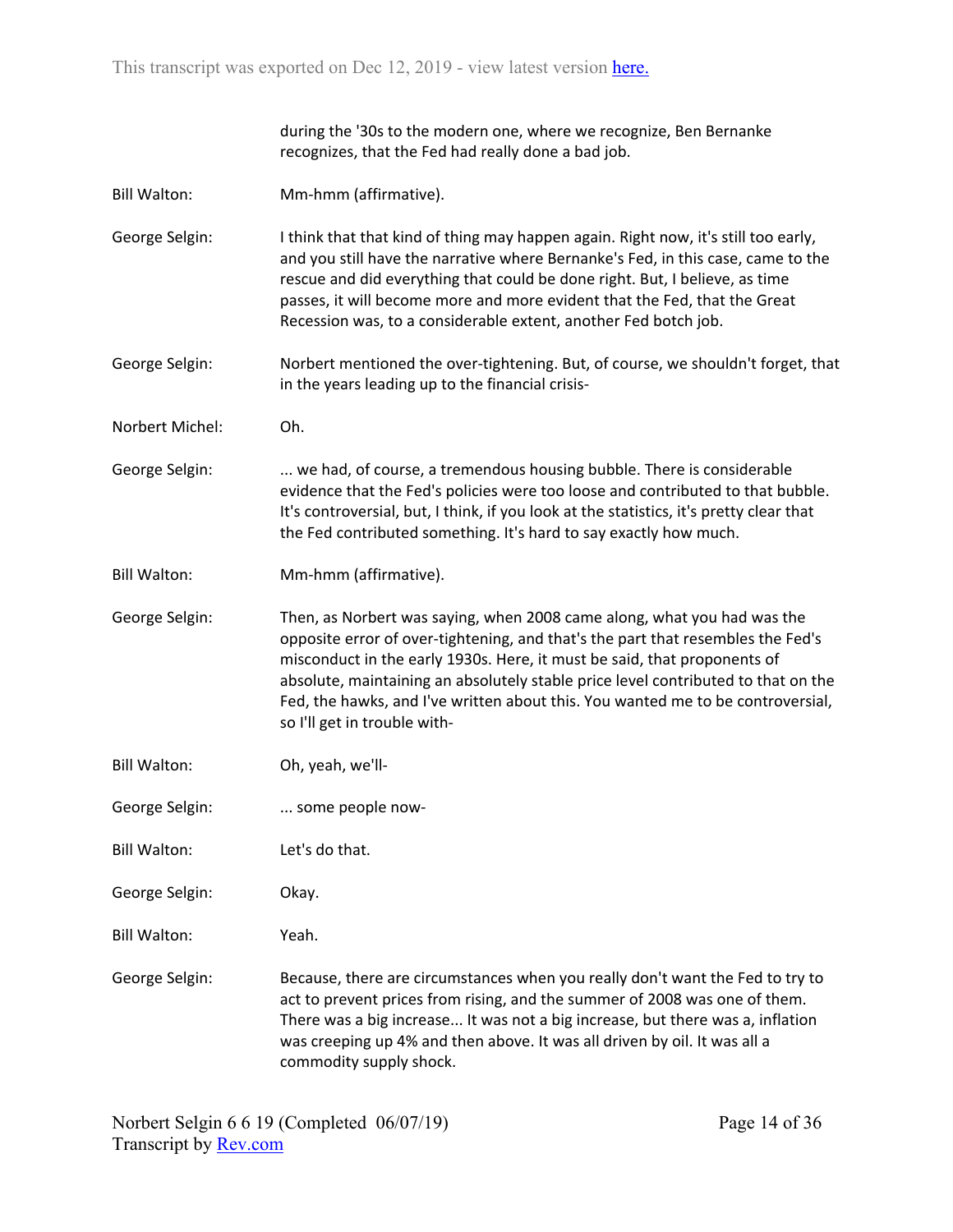| <b>Bill Walton:</b>                                         | Mm-hmm (affirmative).                                                                                                                                                                                                                                                                   |  |
|-------------------------------------------------------------|-----------------------------------------------------------------------------------------------------------------------------------------------------------------------------------------------------------------------------------------------------------------------------------------|--|
| George Selgin:                                              | That's exactly the sort of thing that you don't want to tighten.                                                                                                                                                                                                                        |  |
| <b>Bill Walton:</b>                                         | Mm-hmm (affirmative).                                                                                                                                                                                                                                                                   |  |
| George Selgin:                                              | You don't want to tighten [inaudible 00:23:51]. They should have ignored it.<br>Instead, they were so obsessed about avoiding-                                                                                                                                                          |  |
| Norbert Michel:                                             | The inflation target.                                                                                                                                                                                                                                                                   |  |
| George Selgin:                                              | 4% inflation, that they decided that they were going to keep money tight, by<br>hook or by crook. This is just banks are starting to get in trouble and fail, and<br>they even did something called sterilizing their lending, so, they were creating<br>reserves by emergency lending. |  |
| <b>Bill Walton:</b>                                         | Oh, here's another one of those terms.                                                                                                                                                                                                                                                  |  |
| George Selgin:                                              | Terms, but I'm going to-                                                                                                                                                                                                                                                                |  |
| <b>Bill Walton:</b>                                         | We're-                                                                                                                                                                                                                                                                                  |  |
| George Selgin:                                              | explain it.                                                                                                                                                                                                                                                                             |  |
| <b>Bill Walton:</b>                                         | sterilizing. We're going to make this sexy.                                                                                                                                                                                                                                             |  |
| George Selgin:                                              | I'm going to. They're making loans to banks, financial institutions that are in<br>trouble, but That creates more reserves, because the Fed's expanding its<br>balance sheet, so it's making loans, and the result of this is that there are more<br>dollars-                           |  |
| <b>Bill Walton:</b>                                         | And, they bought-                                                                                                                                                                                                                                                                       |  |
| George Selgin:                                              | in the system.                                                                                                                                                                                                                                                                          |  |
| <b>Bill Walton:</b>                                         | massive amounts of junk mortgage paper.                                                                                                                                                                                                                                                 |  |
| George Selgin:                                              | That's later.                                                                                                                                                                                                                                                                           |  |
| <b>Bill Walton:</b>                                         | Okay, oh-                                                                                                                                                                                                                                                                               |  |
| George Selgin:                                              | That's-                                                                                                                                                                                                                                                                                 |  |
| Norbert Michel:                                             | That's-                                                                                                                                                                                                                                                                                 |  |
| George Selgin:                                              | right.                                                                                                                                                                                                                                                                                  |  |
| Norbert Selgin 6 6 19 (Completed 06/07/19)<br>Page 15 of 36 |                                                                                                                                                                                                                                                                                         |  |

Transcript by **Rev.com**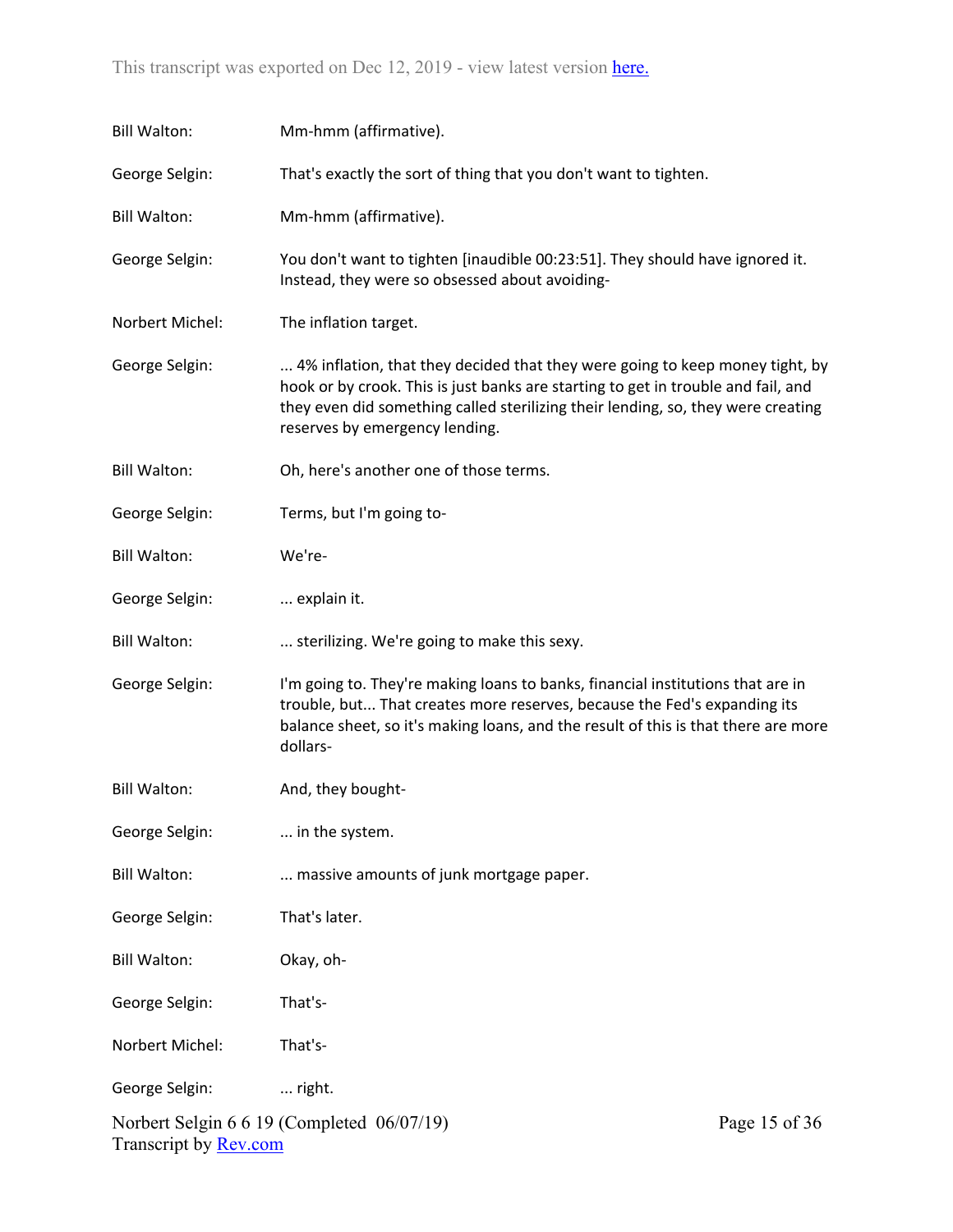| Norbert Michel:     | later.                                                                                                                                                                                                                                                                                                                                      |
|---------------------|---------------------------------------------------------------------------------------------------------------------------------------------------------------------------------------------------------------------------------------------------------------------------------------------------------------------------------------------|
| <b>Bill Walton:</b> | okay.                                                                                                                                                                                                                                                                                                                                       |
| Norbert Michel:     | [crosstalk 00:24:44]-                                                                                                                                                                                                                                                                                                                       |
| George Selgin:      | We'll get to that. That's after 2009.                                                                                                                                                                                                                                                                                                       |
| <b>Bill Walton:</b> | First, there was the bailout.                                                                                                                                                                                                                                                                                                               |
| George Selgin:      | First, there's-                                                                                                                                                                                                                                                                                                                             |
| <b>Bill Walton:</b> | Then, there was-                                                                                                                                                                                                                                                                                                                            |
| George Selgin:      | the bailout.                                                                                                                                                                                                                                                                                                                                |
| <b>Bill Walton:</b> | the junk, okay.                                                                                                                                                                                                                                                                                                                             |
| George Selgin:      | First, there's the direct emergency lending to the-                                                                                                                                                                                                                                                                                         |
| <b>Bill Walton:</b> | Yeah.                                                                                                                                                                                                                                                                                                                                       |
| George Selgin:      | financial system. But, to offset the reserve creation that, that normally would<br>involve, the Fed is selling securities. It's engaging in security sales in late 2008,<br>not purchases, to offset its lending. All of which is aimed at trying not to let the<br>inflation rate stay above 4%.                                           |
| George Selgin:      | In the meantime, we know now that the economy had been in a recession,<br>according to the NBR, since January of that year or December-                                                                                                                                                                                                     |
| Norbert Michel:     | December '07.                                                                                                                                                                                                                                                                                                                               |
| George Selgin:      | 2007.                                                                                                                                                                                                                                                                                                                                       |
| Norbert Michel:     | Yeah.                                                                                                                                                                                                                                                                                                                                       |
| George Selgin:      | They're tightening money or keeping it tight, worrying about inflation, when the<br>economy's going down the toilet.                                                                                                                                                                                                                        |
| <b>Bill Walton:</b> | Well, one of my core beliefs is this notion that decisions are made best right at<br>the level of where the action is. The further you pull back from the front lines in<br>whatever, whether it's business or military or whatever, the less good<br>information you have, and the less [inaudible] it is to adapt to what's<br>happening. |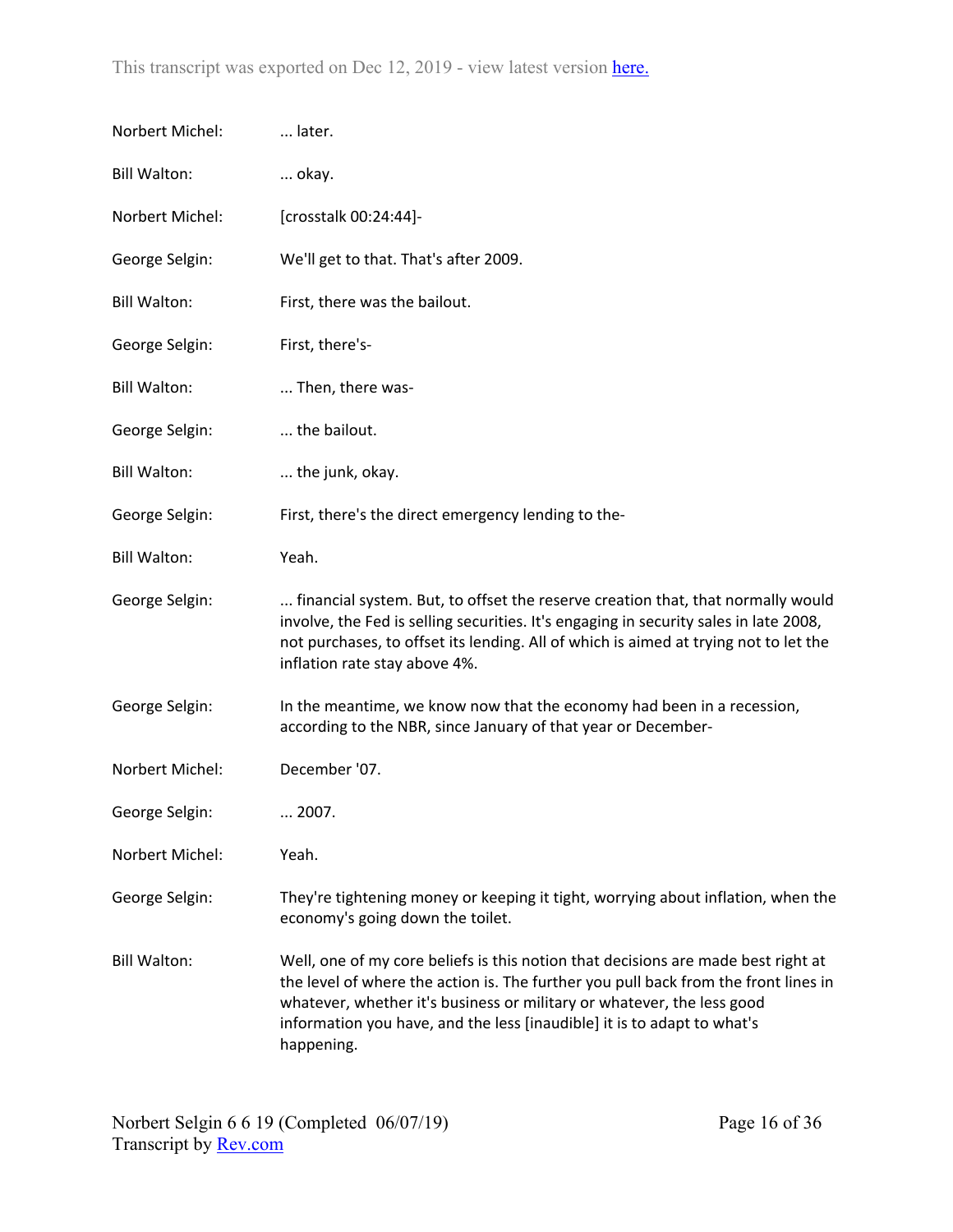| <b>Bill Walton:</b>          | We have a free banking system with banks with all of their branches. They can<br>deal with that problem. Let's say you got a problem in Ohio. Ohio will deal with<br>that, but it's not going to affect New Jersey.                                                         |               |
|------------------------------|-----------------------------------------------------------------------------------------------------------------------------------------------------------------------------------------------------------------------------------------------------------------------------|---------------|
| <b>Bill Walton:</b>          | Here's the Fed, beautiful offices on Constitution-                                                                                                                                                                                                                          |               |
| Norbert Michel:              | Constitution, right off Constitution.                                                                                                                                                                                                                                       |               |
| <b>Bill Walton:</b>          | what's the Fed's dashboard look like? You're sitting in an office in the Federal<br>Reserve, and we're talking about things like this, how clearly can they actually<br>see what's going on?                                                                                |               |
| George Selgin:               | That is a huge problem. They have a gigantic dashboard, but it's so big, that it's<br>like some of these high-tech fighter planes, where the capacity of the fighter<br>plane's beyond the-                                                                                 |               |
| <b>Bill Walton:</b>          | Could I envision it in a Pentagon war room?                                                                                                                                                                                                                                 |               |
| George Selgin:               | That's right.                                                                                                                                                                                                                                                               |               |
| <b>Bill Walton:</b>          | Or-                                                                                                                                                                                                                                                                         |               |
| George Selgin:               | It's-                                                                                                                                                                                                                                                                       |               |
| <b>Bill Walton:</b>          | Dr. Strangelove?                                                                                                                                                                                                                                                            |               |
| George Selgin:               | beyond the capability of a human pilot to actually handle all the knobs that<br>are-                                                                                                                                                                                        |               |
| <b>Bill Walton:</b>          | Okay.                                                                                                                                                                                                                                                                       |               |
| George Selgin:               | in front of him.                                                                                                                                                                                                                                                            |               |
| George Selgin:               | But, this gets to a point that I wanted to make in criticizing the Fed about its<br>conduct in 2008 or in 2005 or in any other time, we have to be careful. It's one<br>thing to say, "Look how they screwed up." Another to suggest that if only the<br>right people were- |               |
| Norbert Michel:              | Right.                                                                                                                                                                                                                                                                      |               |
| George Selgin:               | there, and they had the right dashboard, that they could have done it right.<br>This is an institutional problem.                                                                                                                                                           |               |
| <b>Bill Walton:</b>          | Exactly. It's not-                                                                                                                                                                                                                                                          |               |
| George Selgin:               | This is, this is, you can't do this.                                                                                                                                                                                                                                        |               |
| Transcript by <b>Rev.com</b> | Norbert Selgin 6 6 19 (Completed 06/07/19)                                                                                                                                                                                                                                  | Page 17 of 36 |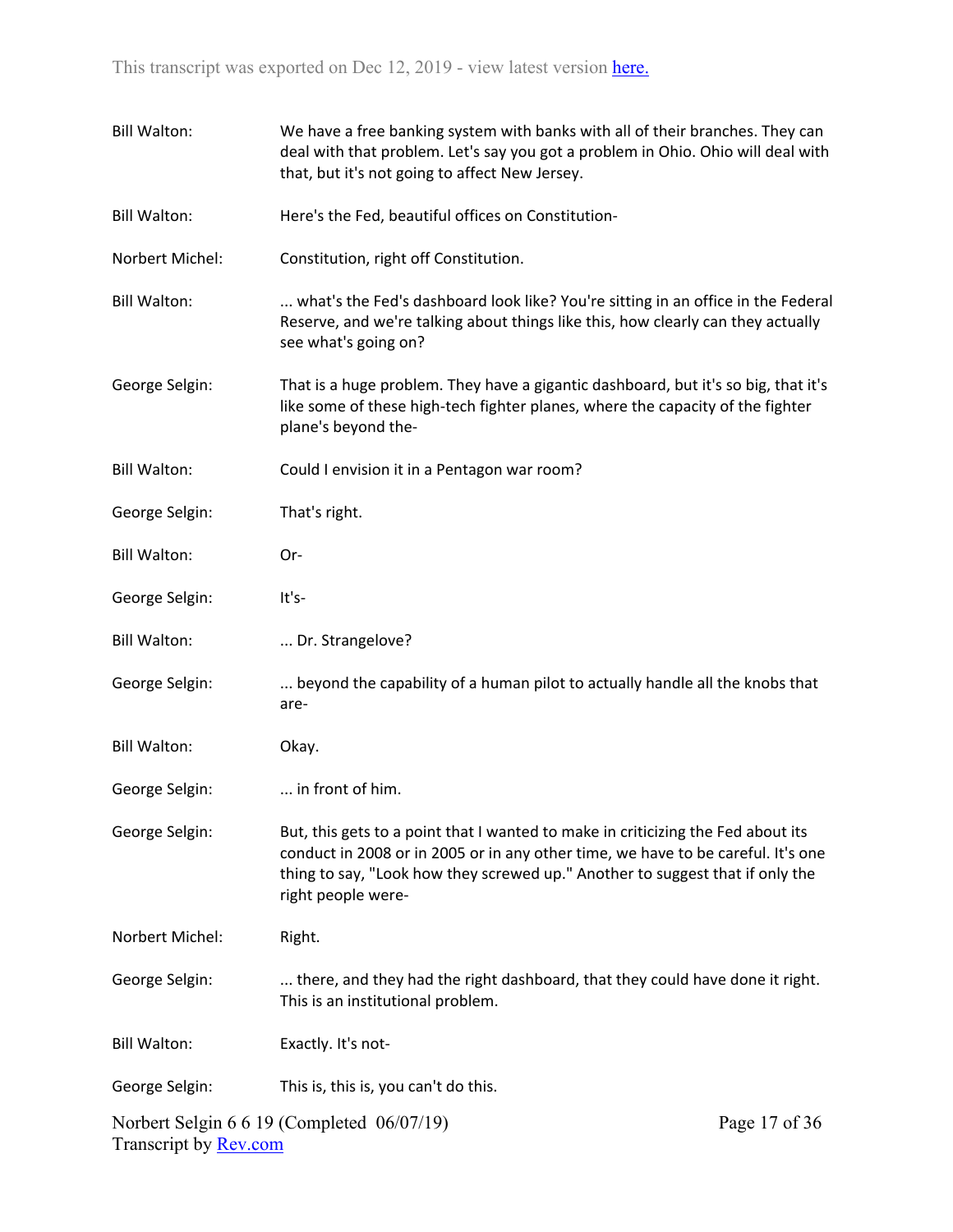| <b>Bill Walton:</b> | Yeah.                                             |
|---------------------|---------------------------------------------------|
| Norbert Michel:     | Right.                                            |
| George Selgin:      | No one can be a good central banker.              |
| <b>Bill Walton:</b> | These are not bad people. These are not dumb-     |
| Norbert Michel:     | No.                                               |
| <b>Bill Walton:</b> | people.                                           |
| George Selgin:      | They're very-                                     |
| <b>Bill Walton:</b> | These are good people.                            |
| George Selgin:      | Yeah.                                             |
| <b>Bill Walton:</b> | They're well-intentioned people-                  |
| Norbert Michel:     | That's right.                                     |
| <b>Bill Walton:</b> | but, structurally, you can't know all the things- |
| Norbert Michel:     | We have-                                          |
| George Selgin:      | Exactly-                                          |
| Norbert Michel:     | them set up-                                      |
| <b>Bill Walton:</b> | you need to know to make-                         |
| Norbert Michel:     | to do something-                                  |
| <b>Bill Walton:</b> | these changes.                                    |
| Norbert Michel:     | that is impossible.                               |
| George Selgin:      | That's right.                                     |
| <b>Bill Walton:</b> | When we're talking about criticizing-             |
| Norbert Michel:     | Yes.                                              |
| <b>Bill Walton:</b> | the Fed-                                          |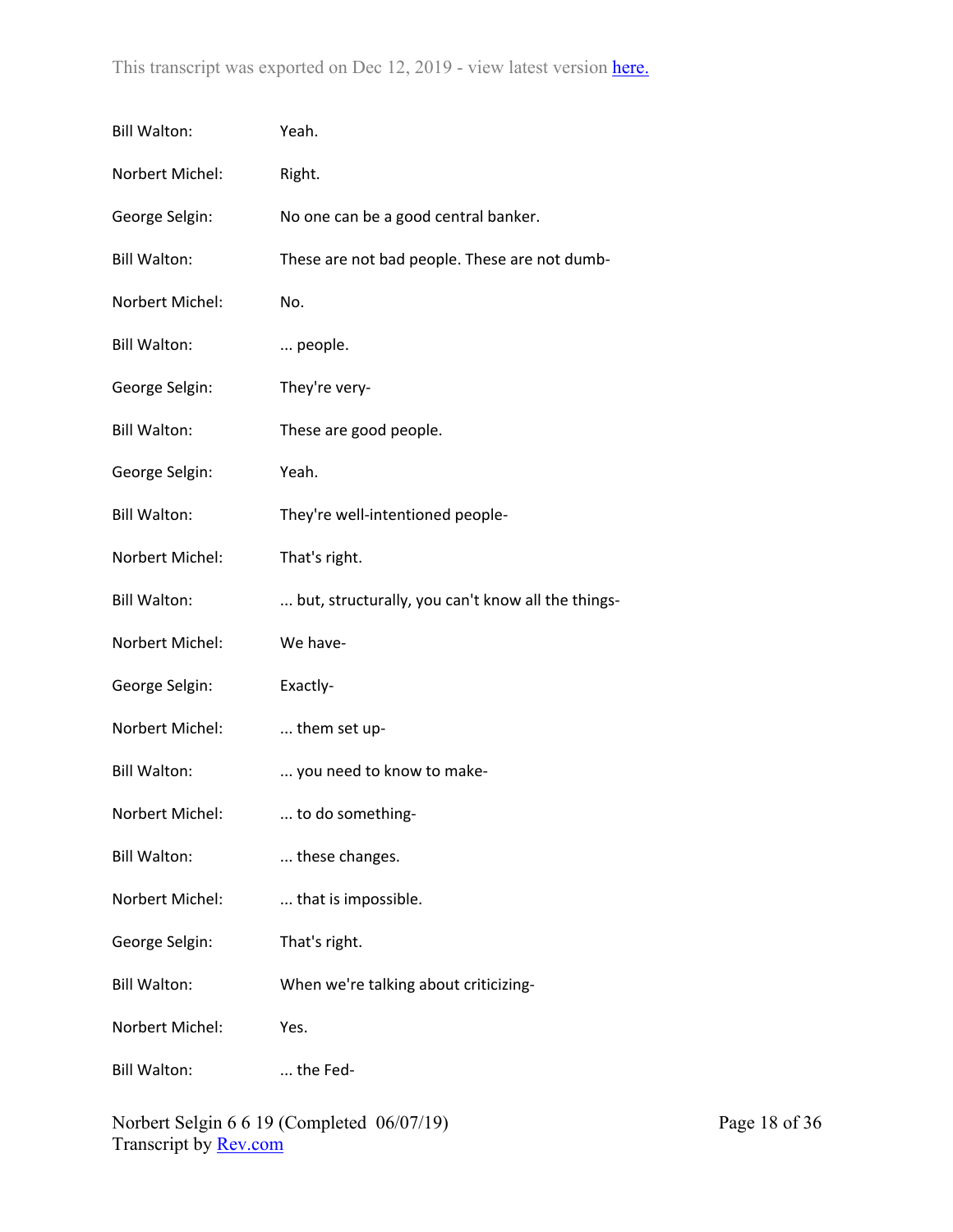| Norbert Michel:              | Yes.                                                                                                                                                                                                                                                                                                                                                        |               |
|------------------------------|-------------------------------------------------------------------------------------------------------------------------------------------------------------------------------------------------------------------------------------------------------------------------------------------------------------------------------------------------------------|---------------|
| <b>Bill Walton:</b>          | we're not talking about people.                                                                                                                                                                                                                                                                                                                             |               |
| George Selgin:               | That's exactly right.                                                                                                                                                                                                                                                                                                                                       |               |
| <b>Bill Walton:</b>          | We're talking about the system that's being operated.                                                                                                                                                                                                                                                                                                       |               |
| Norbert Michel:              | That's right.                                                                                                                                                                                                                                                                                                                                               |               |
| George Selgin:               | Because, if you're talking about people, you get into the fallacy that oh, if we<br>just put the right people on the board, then everything will be fine, and the<br>institution will run-                                                                                                                                                                  |               |
| <b>Bill Walton:</b>          | Well, that would have been true-                                                                                                                                                                                                                                                                                                                            |               |
| George Selgin:               | well.                                                                                                                                                                                                                                                                                                                                                       |               |
| <b>Bill Walton:</b>          | had we gotten Steve Moore.                                                                                                                                                                                                                                                                                                                                  |               |
| George Selgin:               | Well, we can talk about that.                                                                                                                                                                                                                                                                                                                               |               |
| <b>Bill Walton:</b>          | Okay.                                                                                                                                                                                                                                                                                                                                                       |               |
| George Selgin:               | But, it is an institutional problem. It's trying to centrally plan what we are not<br>capable, and no one is capable of centrally planning.                                                                                                                                                                                                                 |               |
| George Selgin:               | It is the case that a free banking system does, can do a lot to handle these<br>problems itself, partly, because it's a more robust system, so financial crises are<br>simply less likely to happen and to drag down the system with them. But, also,<br>because, the decentralized banks do have better local signals about where there<br>are changes in- |               |
| <b>Bill Walton:</b>          | Mm-hmm (affirmative).                                                                                                                                                                                                                                                                                                                                       |               |
| George Selgin:               | demand for money-                                                                                                                                                                                                                                                                                                                                           |               |
| <b>Bill Walton:</b>          | Mm-hmm (affirmative).                                                                                                                                                                                                                                                                                                                                       |               |
| George Selgin:               | that need to be compensated about the circumstances that call for more or<br>less credit creation.                                                                                                                                                                                                                                                          |               |
| George Selgin:               | Mistakes by free banks don't matter as much, because they're not all acting the<br>same way.                                                                                                                                                                                                                                                                |               |
| <b>Bill Walton:</b>          | Well-                                                                                                                                                                                                                                                                                                                                                       |               |
| Transcript by <b>Rev.com</b> | Norbert Selgin 6 6 19 (Completed 06/07/19)                                                                                                                                                                                                                                                                                                                  | Page 19 of 36 |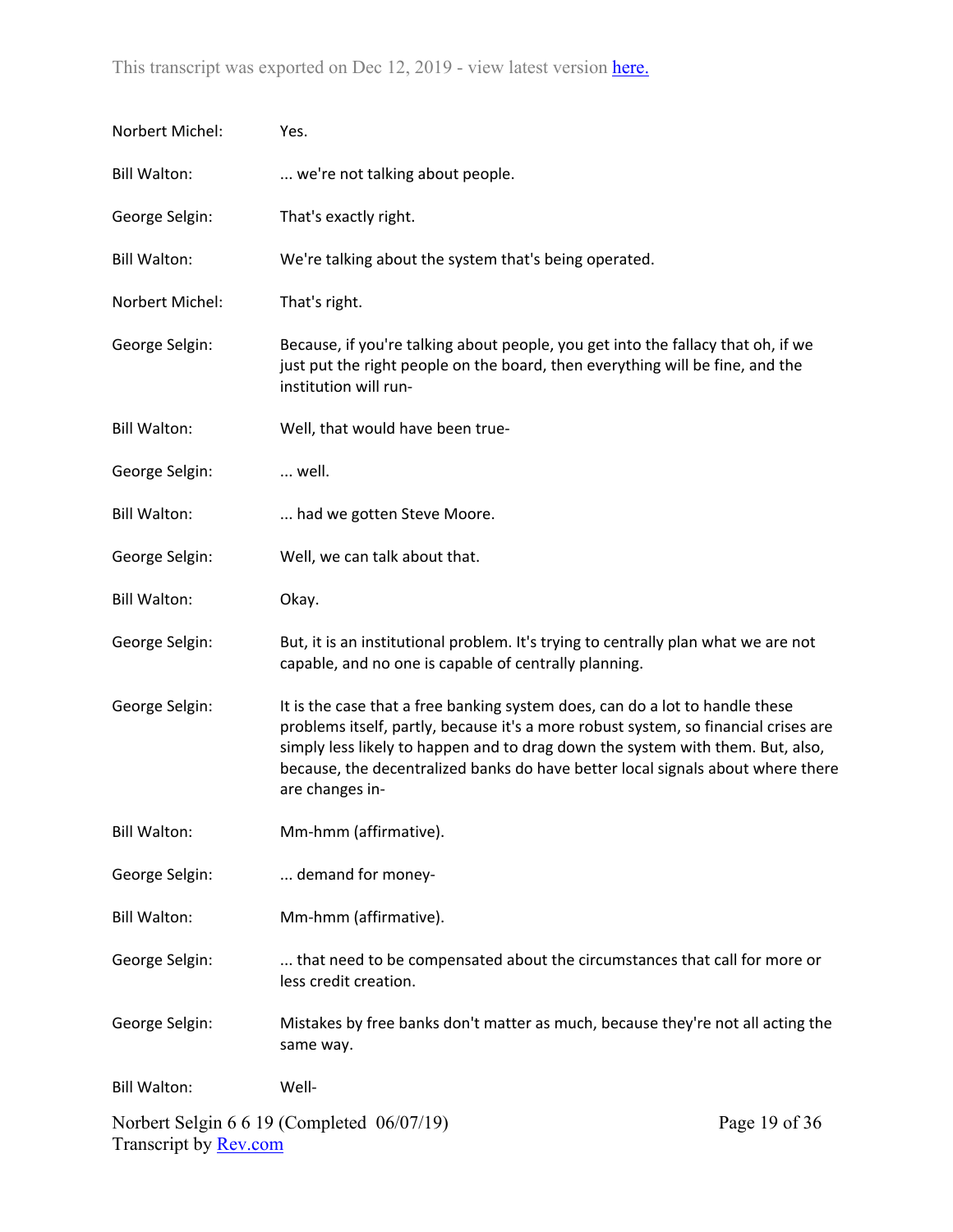| George Selgin:                                                                              | You have independent errors. You don't have one big error driving the whole<br>system.                                                                                                                                                                                                                   |  |
|---------------------------------------------------------------------------------------------|----------------------------------------------------------------------------------------------------------------------------------------------------------------------------------------------------------------------------------------------------------------------------------------------------------|--|
| <b>Bill Walton:</b>                                                                         | Well, one of the things I think that caused the crises, the mortgage crises was<br>this notion that we were beginning securitize, package and securitize mortgage<br>loans.                                                                                                                              |  |
| George Selgin:                                                                              | Absolutely.                                                                                                                                                                                                                                                                                              |  |
| <b>Bill Walton:</b>                                                                         | When I was a baby banker, you had a business where you knew who you were<br>lending to, and you also knew whose deposits you were taking, and you were in<br>the same institution. You could also know what was going on in this<br>neighborhood or that neighborhood, and make adjustments accordingly. |  |
| <b>Bill Walton:</b>                                                                         | We started packaging these into securities, the people originating the loans<br>didn't have any idea where it was going to go, and the people who owned the<br>paper didn't know what was happening with the underlying mortgages.                                                                       |  |
| George Selgin:                                                                              | Absolutely. This was a big problem, securitization. Of course, that raises the<br>question of the role of the GSEs, of Fannie Mae and Freddie Mac.                                                                                                                                                       |  |
| Norbert Michel:                                                                             | And, ultimately, the federal-                                                                                                                                                                                                                                                                            |  |
| <b>Bill Walton:</b>                                                                         | GSE-                                                                                                                                                                                                                                                                                                     |  |
| Norbert Michel:                                                                             | government.                                                                                                                                                                                                                                                                                              |  |
| George Selgin:                                                                              | Ultimately-                                                                                                                                                                                                                                                                                              |  |
| <b>Bill Walton:</b>                                                                         | government-                                                                                                                                                                                                                                                                                              |  |
| Norbert Michel:                                                                             | Government-                                                                                                                                                                                                                                                                                              |  |
| <b>Bill Walton:</b>                                                                         | sponsored-                                                                                                                                                                                                                                                                                               |  |
| Norbert Michel:                                                                             | sponsored-                                                                                                                                                                                                                                                                                               |  |
| George Selgin:                                                                              | Sponsored-                                                                                                                                                                                                                                                                                               |  |
| <b>Bill Walton:</b>                                                                         | enterprise.                                                                                                                                                                                                                                                                                              |  |
| Norbert Michel:                                                                             | enterprise.                                                                                                                                                                                                                                                                                              |  |
| George Selgin:                                                                              | enterprises. That's right-                                                                                                                                                                                                                                                                               |  |
| <b>Bill Walton:</b>                                                                         | Okay.                                                                                                                                                                                                                                                                                                    |  |
| Norbert Selgin 6 6 19 (Completed 06/07/19)<br>Page 20 of 36<br>Transcript by <b>Rev.com</b> |                                                                                                                                                                                                                                                                                                          |  |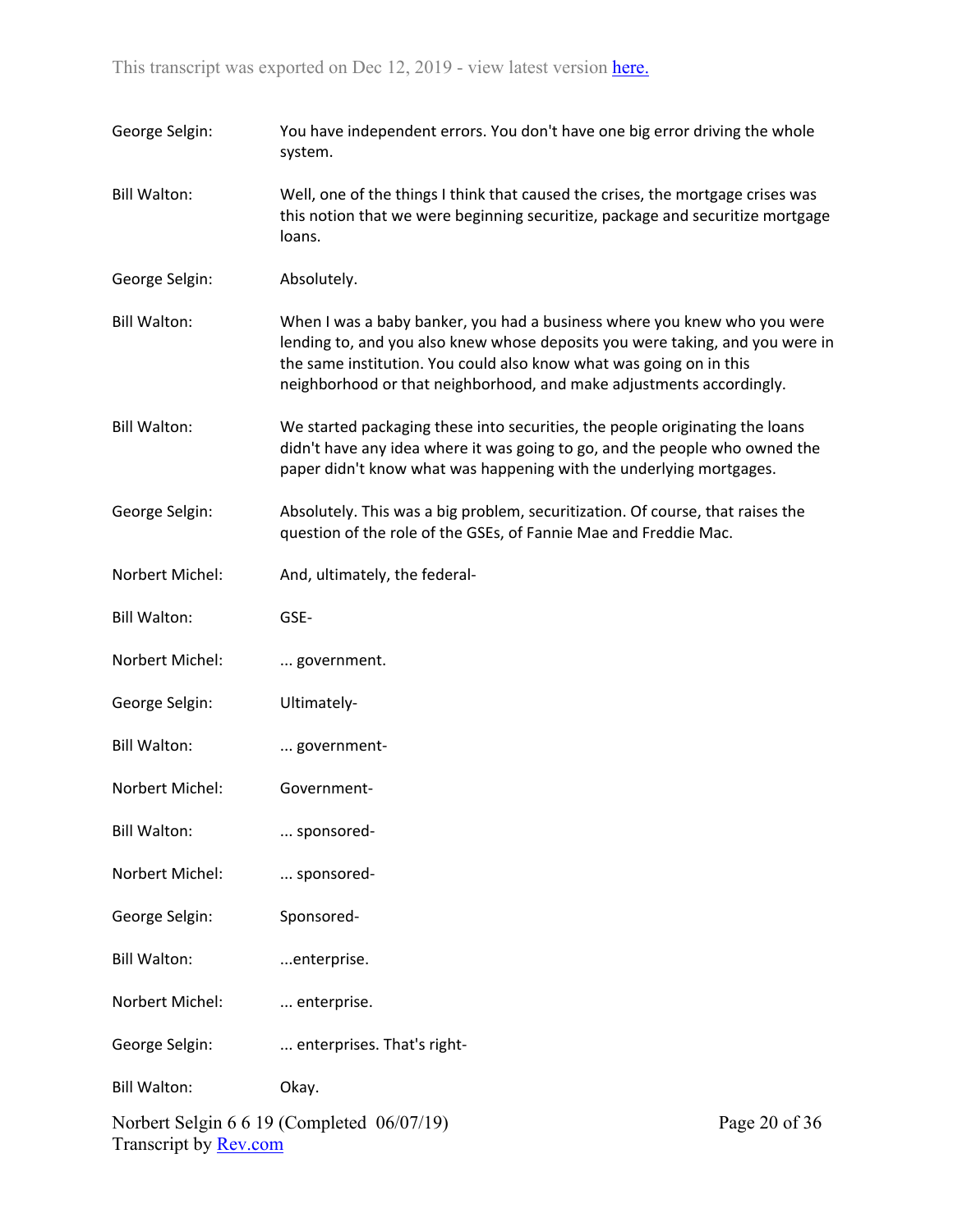| George Selgin:               | because we want to be careful in pointing out the errors of the Fed, and how<br>they contributed to the crisis, to not suggest that there weren't other factors<br>involved, including other government agencies that-                                                                                                             |               |
|------------------------------|------------------------------------------------------------------------------------------------------------------------------------------------------------------------------------------------------------------------------------------------------------------------------------------------------------------------------------|---------------|
| Norbert Michel:              | Mm-hmm (affirmative).                                                                                                                                                                                                                                                                                                              |               |
| George Selgin:               | that contributed to the developments that led to that disaster.                                                                                                                                                                                                                                                                    |               |
| <b>Bill Walton:</b>          | Yes, yeah.                                                                                                                                                                                                                                                                                                                         |               |
| George Selgin:               | The GSEs certainly belong on that list.                                                                                                                                                                                                                                                                                            |               |
| <b>Bill Walton:</b>          | But, one of the things that I'm, [inaudible 00:30:08], understand better is I<br>thought the Fed was built to promote sound money and stable prices, and we<br>were not That inflation was basically a way to rob your children of the future<br>and to borrow money that you otherwise wouldn't borrow in the capital<br>markets. |               |
| <b>Bill Walton:</b>          | Yet, they have a standard of 2% inflation, which means I don't know how<br>quickly the money loses half its value, but it's pretty-                                                                                                                                                                                                |               |
| Norbert Michel:              | Quickly.                                                                                                                                                                                                                                                                                                                           |               |
| <b>Bill Walton:</b>          | it's pretty rapidly.                                                                                                                                                                                                                                                                                                               |               |
| George Selgin:               | It's 70, 70-                                                                                                                                                                                                                                                                                                                       |               |
| Norbert Michel:              | Seven years?                                                                                                                                                                                                                                                                                                                       |               |
| <b>Bill Walton:</b>          | Where did 2% inflation-                                                                                                                                                                                                                                                                                                            |               |
| George Selgin:               | I'm sorry 35 years, 36 years.                                                                                                                                                                                                                                                                                                      |               |
| <b>Bill Walton:</b>          | Okay. Where did having 2% inflation become a good thing?                                                                                                                                                                                                                                                                           |               |
| Norbert Michel:              | Well, some would say it's not a good thing.                                                                                                                                                                                                                                                                                        |               |
| <b>Bill Walton:</b>          | Well, I would say it's not a-                                                                                                                                                                                                                                                                                                      |               |
| Norbert Michel:              | But, yeah.                                                                                                                                                                                                                                                                                                                         |               |
| <b>Bill Walton:</b>          | good thing.                                                                                                                                                                                                                                                                                                                        |               |
| Norbert Michel:              | Yeah.                                                                                                                                                                                                                                                                                                                              |               |
| <b>Bill Walton:</b>          | But, when did the Fed I heard that something about New Zealand-                                                                                                                                                                                                                                                                    |               |
| Transcript by <b>Rev.com</b> | Norbert Selgin 6 6 19 (Completed 06/07/19)                                                                                                                                                                                                                                                                                         | Page 21 of 36 |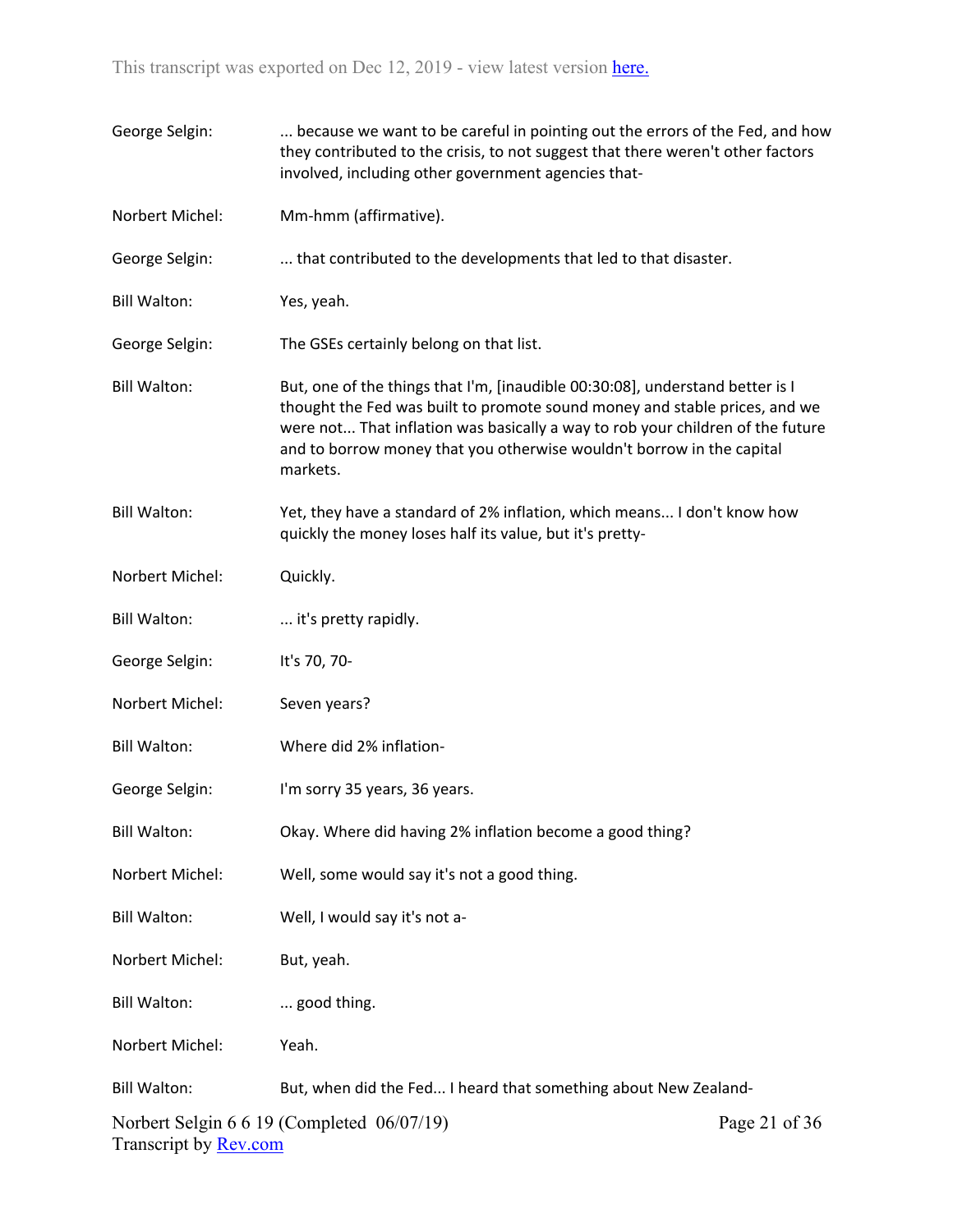| Norbert Michel:     | They didn't-                                                                                                                                                                                                                                                                                                                                                                                                                                                                                                                                        |               |
|---------------------|-----------------------------------------------------------------------------------------------------------------------------------------------------------------------------------------------------------------------------------------------------------------------------------------------------------------------------------------------------------------------------------------------------------------------------------------------------------------------------------------------------------------------------------------------------|---------------|
| <b>Bill Walton:</b> | started this.                                                                                                                                                                                                                                                                                                                                                                                                                                                                                                                                       |               |
| Norbert Michel:     | Well, we didn't have an inflation target, a formal, formally we didn't have an<br>inflation target of 2% until, was it 2012?                                                                                                                                                                                                                                                                                                                                                                                                                        |               |
| George Selgin:      | That's right. January 2012 was when the Fed formally embraced 2%, but it had<br>informally had that as its objective long before. I think the history of that starts<br>in the '80s. Paul Volcker's bringing the inflation rate down from double digits.<br>There are many economists, mostly Keynesians who say, "Look, it's already<br>down to 5%, you can't go any lower. We're going to really have problems in the<br>labor market." Then you have still monetarists holding out for the ideal of literal<br>price stability, which is a zero- |               |
| Norbert Michel:     | Zero.                                                                                                                                                                                                                                                                                                                                                                                                                                                                                                                                               |               |
| George Selgin:      | long-run inflation rate. 2%-                                                                                                                                                                                                                                                                                                                                                                                                                                                                                                                        |               |
| <b>Bill Walton:</b> | Which is what we had in that century we talked about, the 19th-                                                                                                                                                                                                                                                                                                                                                                                                                                                                                     |               |
| George Selgin:      | Yes.                                                                                                                                                                                                                                                                                                                                                                                                                                                                                                                                                |               |
| <b>Bill Walton:</b> | century.                                                                                                                                                                                                                                                                                                                                                                                                                                                                                                                                            |               |
| George Selgin:      | Absolutely.                                                                                                                                                                                                                                                                                                                                                                                                                                                                                                                                         |               |
| <b>Bill Walton:</b> | Yeah.                                                                                                                                                                                                                                                                                                                                                                                                                                                                                                                                               |               |
| George Selgin:      | That's right and for some time-                                                                                                                                                                                                                                                                                                                                                                                                                                                                                                                     |               |
| <b>Bill Walton:</b> | Mm-hmm (affirmative).                                                                                                                                                                                                                                                                                                                                                                                                                                                                                                                               |               |
| George Selgin:      | afterwards, at least for certain periods-                                                                                                                                                                                                                                                                                                                                                                                                                                                                                                           |               |
| <b>Bill Walton:</b> | Yeah.                                                                                                                                                                                                                                                                                                                                                                                                                                                                                                                                               |               |
| George Selgin:      | like the 1920s.                                                                                                                                                                                                                                                                                                                                                                                                                                                                                                                                     |               |
| George Selgin:      | I think partly the 2% outcome was simply a compromise between the<br>Keynesians and the monetarists. It was, "Okay, well, we'll meet halfway and do<br>2%." That was part of it.                                                                                                                                                                                                                                                                                                                                                                    |               |
| George Selgin:      | It was also, though, there has been a long-standing argument in economics. It<br>goes way back a century saying, "Well, a little inflation helps to grease the gears<br>of industry and the labor markets, et cetera, so if we have a little inflation, it                                                                                                                                                                                                                                                                                          |               |
|                     | Norbert Selgin 6 6 19 (Completed 06/07/19)                                                                                                                                                                                                                                                                                                                                                                                                                                                                                                          | Page 22 of 36 |

Transcript by **Rev.com**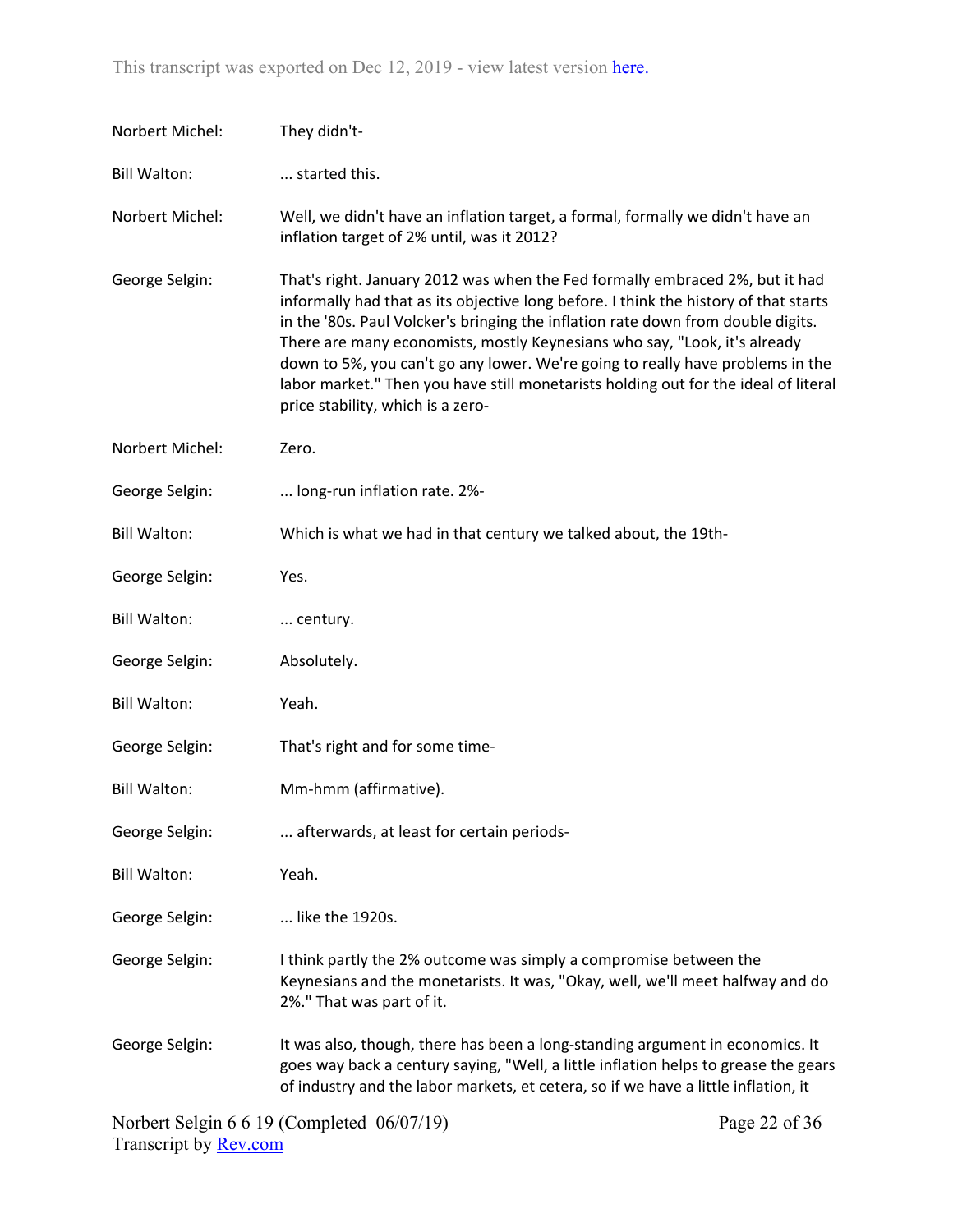makes unemployment less serious." It's not quite the belief that more inflation always gives you less unemployment. That belief had been pretty much put paid to by the great stagnation of the late '70s and '80s. But, there developed instead the popular belief that 2% means less frictional unemployment. People can find their job. That also had a big influence on the rise of this 2% ideal.

- George Selgin: It is true, it's a remarkable phenomenon, that the Fed managed to just slip into this-
- Bill Walton: Mm-hmm (affirmative).
- George Selgin: ... as did many other central banks, because 2% became the common ideal among other central banks around the same time. They slipped into that with very little actual public discussion and debate, with very few people saying, "Wait a minute, this isn't-
- Norbert Michel: Maybe not-
- George Selgin: ... price stability."
- Norbert Michel: ... such a great...
- George Selgin: "This isn't what the mandate says." They have gotten away with that. Now-
- Bill Walton: Well, they-
- George Selgin: .... they're pushing for three.
- Bill Walton: But, it raises-
- Norbert Michel: Yeah.
- Bill Walton: ... one of the issues in my opening about the Fed's independence. There are some people that believe that the Fed should be above all politics and all intervention and all agendas from anybody else.
- Norbert Michel: Right.
- Bill Walton: It should be the omnipotent seven people who decide in their wisdom what to do.
- Bill Walton: Then, there are other people that say, "No, it should be politicized to the extent that we all have a say in whether the targets going to be 2% or zero."
- Norbert Michel: Mm-hmm (affirmative). I'm on the let's have them accountable side. I want the standards to be there. I want them to be-

Norbert Selgin 6 6 19 (Completed 06/07/19) Transcript by [Rev.com](https://www.rev.com/)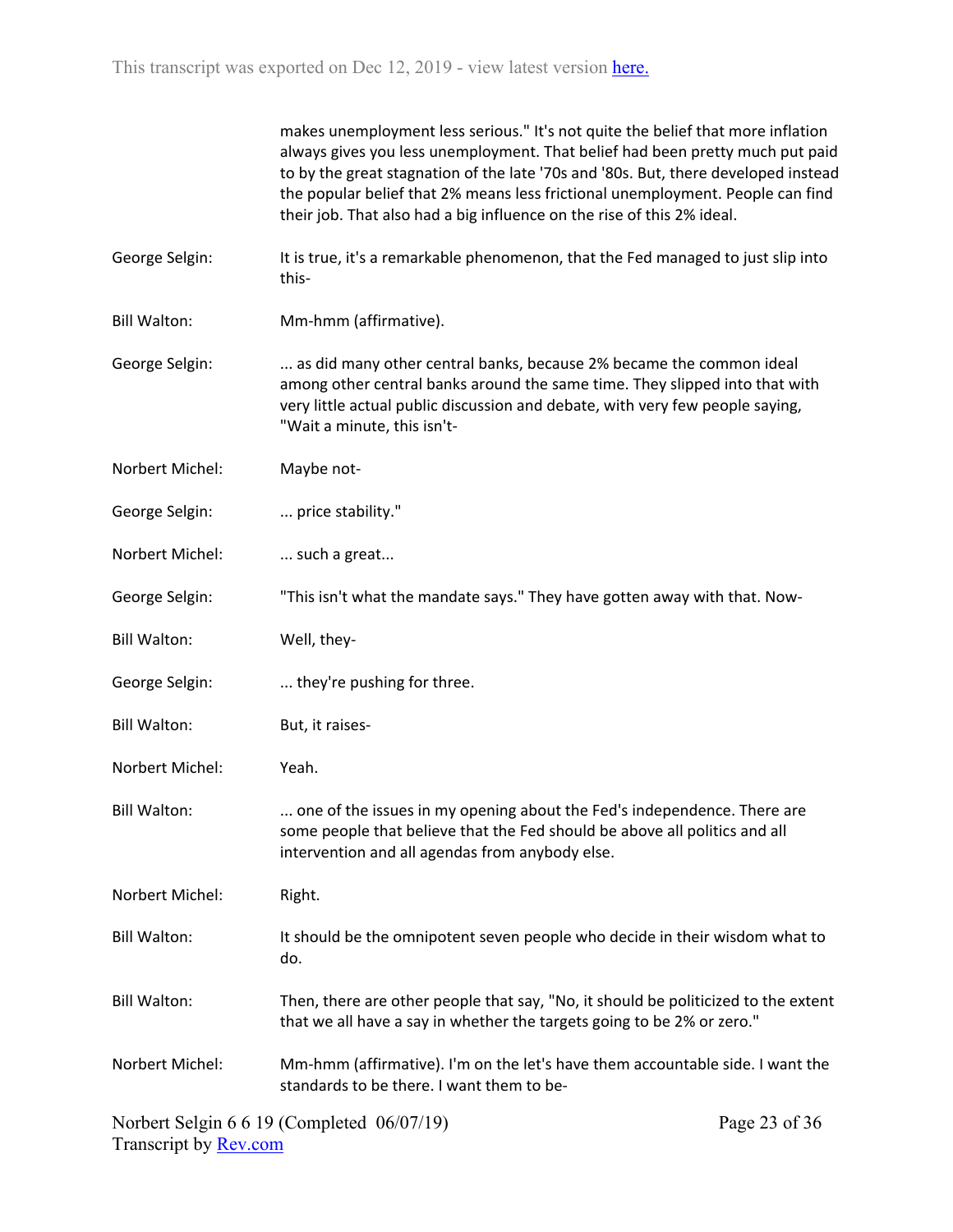| <b>Bill Walton:</b>          | You don't think-                                                                                                                                                                                                                                                                                                   |               |
|------------------------------|--------------------------------------------------------------------------------------------------------------------------------------------------------------------------------------------------------------------------------------------------------------------------------------------------------------------|---------------|
| Norbert Michel:              | transparent.                                                                                                                                                                                                                                                                                                       |               |
| <b>Bill Walton:</b>          | the Fed independence is something-                                                                                                                                                                                                                                                                                 |               |
| Norbert Michel:              | No, I don't. If we're talking about, do I want a president to constantly go in and<br>say, "This is what we need to do," every single day at the Fed.                                                                                                                                                              |               |
| <b>Bill Walton:</b>          | But, we have a president like that.                                                                                                                                                                                                                                                                                |               |
| George Selgin:               | Trying, yeah.                                                                                                                                                                                                                                                                                                      |               |
| Norbert Michel:              | Maybe that's not ideal.                                                                                                                                                                                                                                                                                            |               |
| <b>Bill Walton:</b>          | Yeah.                                                                                                                                                                                                                                                                                                              |               |
| Norbert Michel:              | I understand that. But, on the other hand, that president can lose the next<br>election that he faces, if people don't like what he's doing. That's better, in my<br>mind, than having somebody at the Fed for 14 years doing whatever they want,<br>and nobody knows what they're doing, or how they're doing it. |               |
| Norbert Michel:              | If you look over the history of this, they have not been politically independent.<br>When you start talking about unemployment and inflation-                                                                                                                                                                      |               |
| <b>Bill Walton:</b>          | Well, didn't Richard-                                                                                                                                                                                                                                                                                              |               |
| Norbert Michel:              | $\dots$ and-                                                                                                                                                                                                                                                                                                       |               |
| <b>Bill Walton:</b>          | Nixon-                                                                                                                                                                                                                                                                                                             |               |
| Norbert Michel:              | stability-                                                                                                                                                                                                                                                                                                         |               |
| <b>Bill Walton:</b>          | and Arthur Burns get together-                                                                                                                                                                                                                                                                                     |               |
| Norbert Michel:              | Arthur Burns.                                                                                                                                                                                                                                                                                                      |               |
| <b>Bill Walton:</b>          | regularly to talk about-                                                                                                                                                                                                                                                                                           |               |
| George Selgin:               | Yes, they did.                                                                                                                                                                                                                                                                                                     |               |
| Norbert Michel:              | Oh, yeah.                                                                                                                                                                                                                                                                                                          |               |
| George Selgin:               | Goosing the economy, so he could get re-elected.                                                                                                                                                                                                                                                                   |               |
| Norbert Michel:              | Yeah, they're on the-                                                                                                                                                                                                                                                                                              |               |
| Transcript by <b>Rev.com</b> | Norbert Selgin 6 6 19 (Completed 06/07/19)                                                                                                                                                                                                                                                                         | Page 24 of 36 |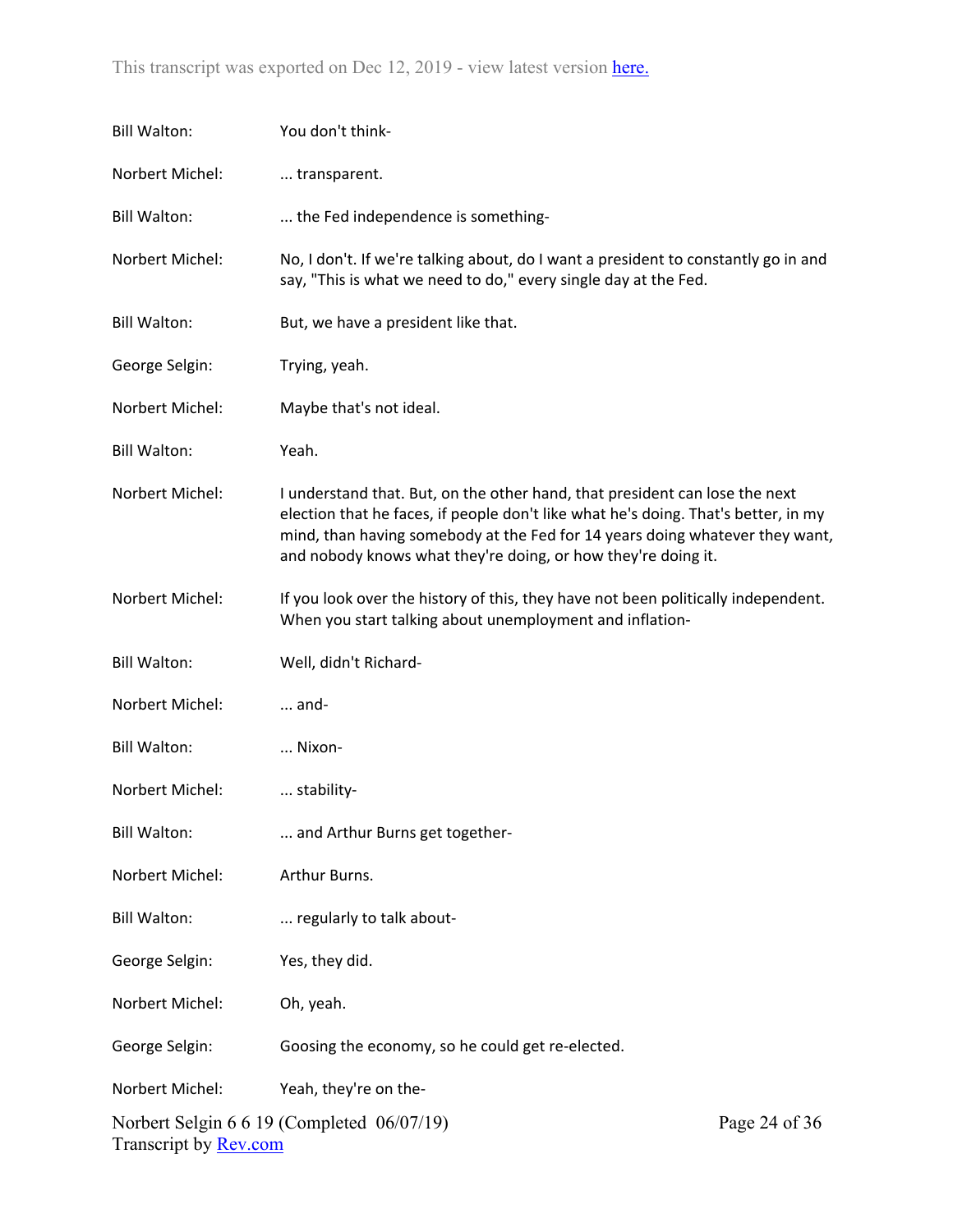| George Selgin:      | And, Lyndon Johnson physically assaulted the previous Fed chair and-                                                                                                                                                                                                                                                                                                                                                                                                                                                                                                                                                                                  |
|---------------------|-------------------------------------------------------------------------------------------------------------------------------------------------------------------------------------------------------------------------------------------------------------------------------------------------------------------------------------------------------------------------------------------------------------------------------------------------------------------------------------------------------------------------------------------------------------------------------------------------------------------------------------------------------|
| <b>Bill Walton:</b> | Was that Martin that he-                                                                                                                                                                                                                                                                                                                                                                                                                                                                                                                                                                                                                              |
| George Selgin:      | That was-                                                                                                                                                                                                                                                                                                                                                                                                                                                                                                                                                                                                                                             |
| Norbert Michel:     | Was it [inaudible 00:35:22]? No.                                                                                                                                                                                                                                                                                                                                                                                                                                                                                                                                                                                                                      |
| George Selgin:      | No.                                                                                                                                                                                                                                                                                                                                                                                                                                                                                                                                                                                                                                                   |
| <b>Bill Walton:</b> | Anyway, it doesn't matter, but, yeah.                                                                                                                                                                                                                                                                                                                                                                                                                                                                                                                                                                                                                 |
| George Selgin:      | Why his name escaping me? That's terrible.                                                                                                                                                                                                                                                                                                                                                                                                                                                                                                                                                                                                            |
| Norbert Michel:     | Arthur Burns and Nixon are on the Nixon tapes making fun of the idea that the<br>Fed is independent.                                                                                                                                                                                                                                                                                                                                                                                                                                                                                                                                                  |
| <b>Bill Walton:</b> | Mm-hmm (affirmative).                                                                                                                                                                                                                                                                                                                                                                                                                                                                                                                                                                                                                                 |
| Norbert Michel:     | It was a joke. Historically, it is something of a joke, because they have not<br>operated independently.                                                                                                                                                                                                                                                                                                                                                                                                                                                                                                                                              |
| Norbert Michel:     | In the 2008 financial crisis, you have the Fed and Treasury working very closely<br>to implement the bailouts and, in their mind, save the financial universe, which<br>is fine. In my mind, again, that's how it should be. It should all be out in the<br>open.                                                                                                                                                                                                                                                                                                                                                                                     |
| <b>Bill Walton:</b> | Well, they are inter-related in their functions.                                                                                                                                                                                                                                                                                                                                                                                                                                                                                                                                                                                                      |
| Norbert Michel:     | They certainly are, and we should drop the fiction that they're not.                                                                                                                                                                                                                                                                                                                                                                                                                                                                                                                                                                                  |
| <b>Bill Walton:</b> | George, where are you on that?                                                                                                                                                                                                                                                                                                                                                                                                                                                                                                                                                                                                                        |
| George Selgin:      | Well, I don't quite want to drop the fiction, such as it is. I think that it is-                                                                                                                                                                                                                                                                                                                                                                                                                                                                                                                                                                      |
| Norbert Michel:     | We can disagree.                                                                                                                                                                                                                                                                                                                                                                                                                                                                                                                                                                                                                                      |
| George Selgin:      | desirable, it is desirable for the Fed to, for the government to keep its hands<br>off day-to-day Fed decisions, and I think that it should be an understanding that<br>direct pressure from the government on the Fed to alter its monetary policies,<br>though it's something that is bound to happen, it is not something that the Fed<br>should easily yield to. Because, presidents and administrations have their own<br>short-run concerns, that are often contrary to the needs of a stable economy<br>like getting re-elected. I think the idea of Fed independence, and what little<br>independence it enjoys, is worth trying to preserve. |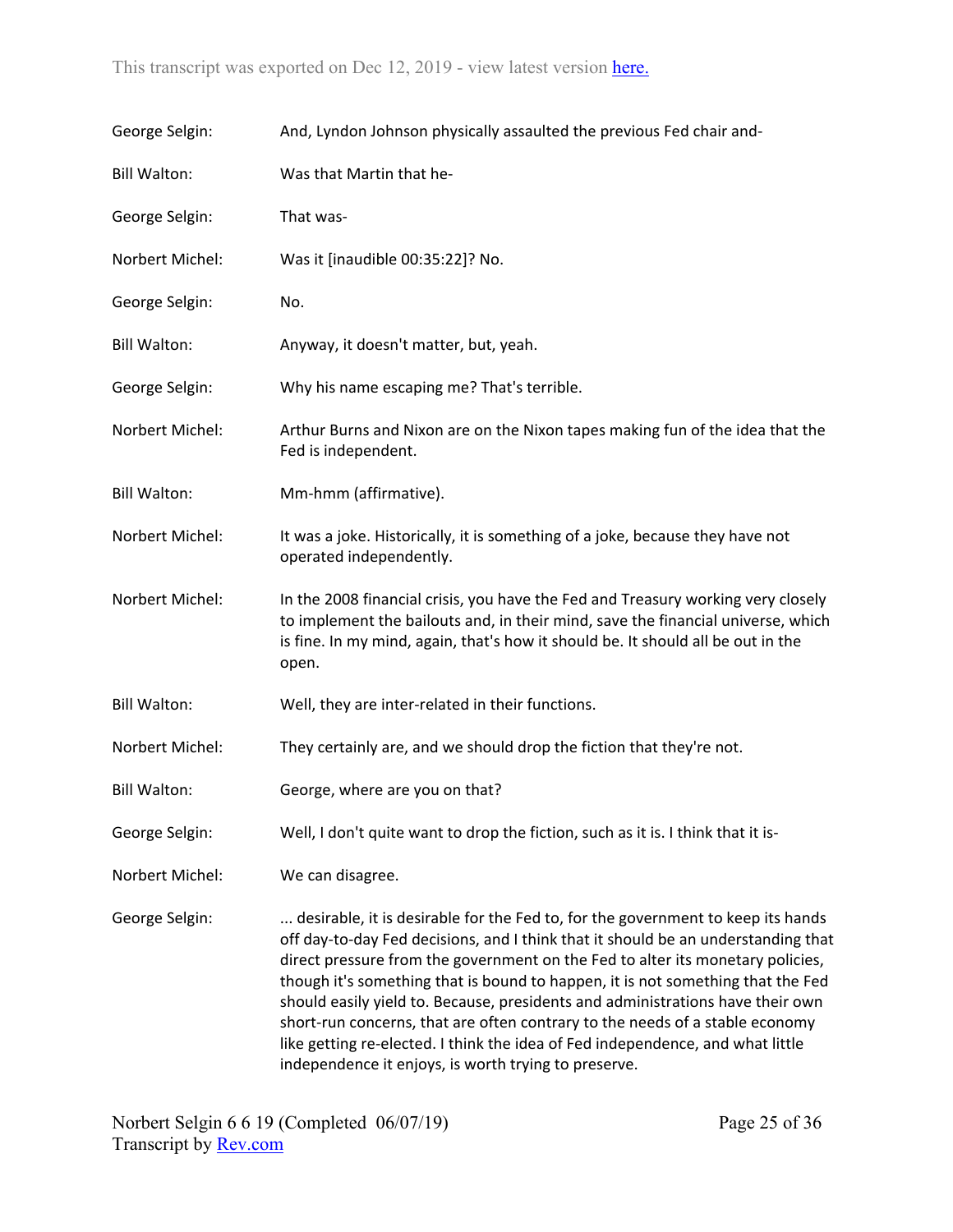| George Selgin:      | On the other hand, Congress absolutely has the responsibility both for dictating<br>the mandate that the Fed should follow and for seeing that it actually does<br>follow it. I think it's a mistake for Congress to simply defer to the Fed and say,<br>"Well, if you want to define price stability this way, that way, or the other way,<br>that's fine." Because, at that point, Congress is not doing its job. |
|---------------------|---------------------------------------------------------------------------------------------------------------------------------------------------------------------------------------------------------------------------------------------------------------------------------------------------------------------------------------------------------------------------------------------------------------------|
| Norbert Michel:     | But, that's what happens.                                                                                                                                                                                                                                                                                                                                                                                           |
| George Selgin:      | That is what's happened.                                                                                                                                                                                                                                                                                                                                                                                            |
| Norbert Michel:     | That's what happens.                                                                                                                                                                                                                                                                                                                                                                                                |
| <b>Bill Walton:</b> | But, in another [inaudible 00:37:31], its related context, there's a lot of people,<br>Peter Wallison's one of them, that talked about the administrative state, and<br>about how Congress has really punted to give to the agencies, not the agencies,<br>the-                                                                                                                                                     |
| Norbert Michel:     | Oh, yeah.                                                                                                                                                                                                                                                                                                                                                                                                           |
| <b>Bill Walton:</b> | the cabinet departments full authority to do things, so they don't have to take<br>responsibility for it. I guess this is-                                                                                                                                                                                                                                                                                          |
| Norbert Michel:     | And, the independent-                                                                                                                                                                                                                                                                                                                                                                                               |
| <b>Bill Walton:</b> | analogous.                                                                                                                                                                                                                                                                                                                                                                                                          |
| Norbert Michel:     | And, the independent agencies.                                                                                                                                                                                                                                                                                                                                                                                      |
| <b>Bill Walton:</b> | Yeah.                                                                                                                                                                                                                                                                                                                                                                                                               |
| Norbert Michel:     | Definitely.                                                                                                                                                                                                                                                                                                                                                                                                         |
| George Selgin:      | No, they're-                                                                                                                                                                                                                                                                                                                                                                                                        |
| Norbert Michel:     | It's analogous.                                                                                                                                                                                                                                                                                                                                                                                                     |
| George Selgin:      | The Fed enjoys aspects of independence that are undesirable and, sometimes,<br>doesn't enjoy-                                                                                                                                                                                                                                                                                                                       |
| Norbert Michel:     | Right.                                                                                                                                                                                                                                                                                                                                                                                                              |
| George Selgin:      | the kind of independence that is desirable. Ideally, you want the Fed to be<br>accountable, and you don't want the federal government dictating monetary<br>policy.                                                                                                                                                                                                                                                 |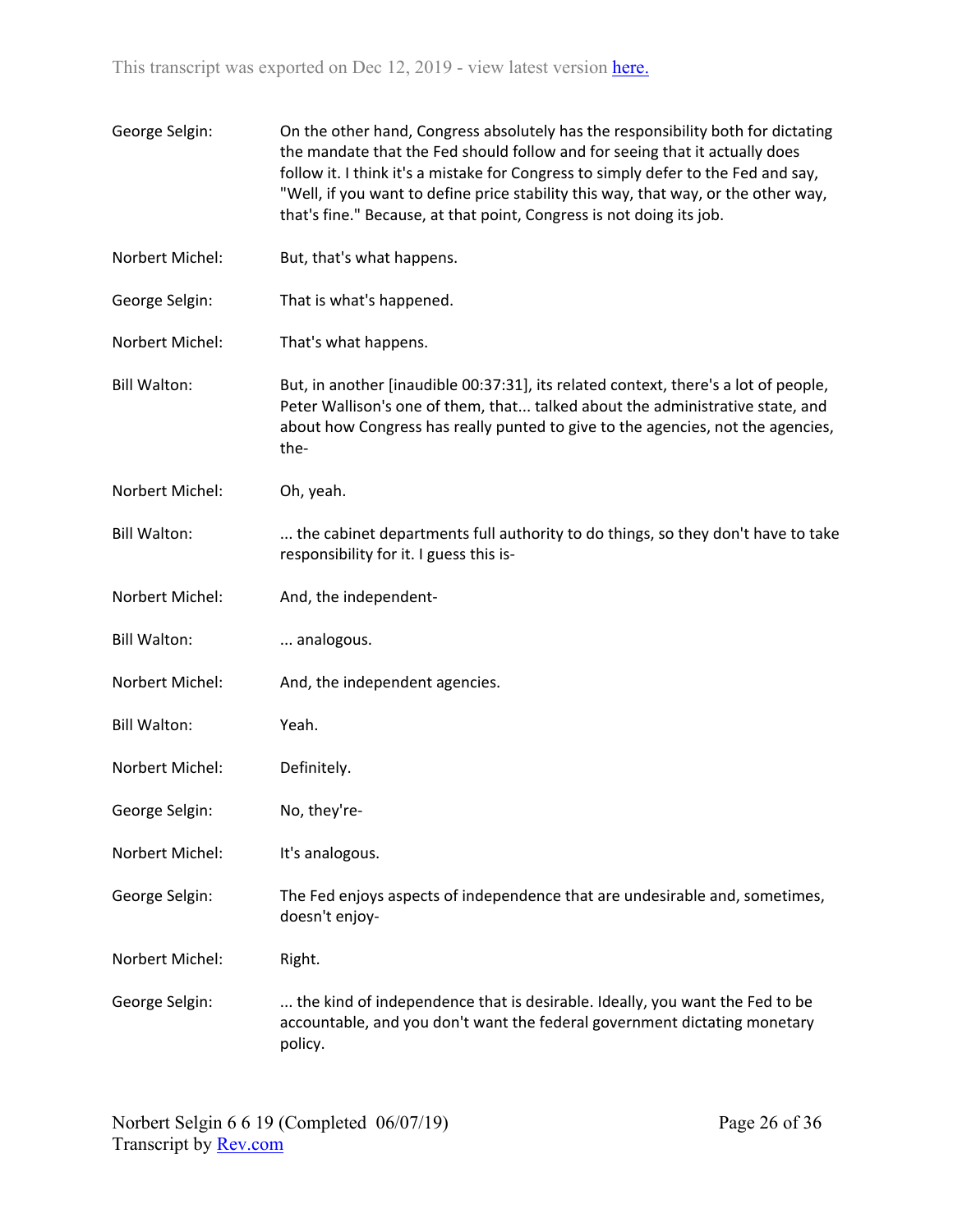| George Selgin:      | For one thing, if Congress had control over monetary policy, they would have<br>the Fed pay for whatever.                                                                                                                                                                                                                                                                                                                                                                         |
|---------------------|-----------------------------------------------------------------------------------------------------------------------------------------------------------------------------------------------------------------------------------------------------------------------------------------------------------------------------------------------------------------------------------------------------------------------------------------------------------------------------------|
| <b>Bill Walton:</b> | Well, that would be called modern monetary theory.                                                                                                                                                                                                                                                                                                                                                                                                                                |
| George Selgin:      | That, exactly, would be called-                                                                                                                                                                                                                                                                                                                                                                                                                                                   |
| <b>Bill Walton:</b> | Which I want to-                                                                                                                                                                                                                                                                                                                                                                                                                                                                  |
| George Selgin:      | modern monetary theory.                                                                                                                                                                                                                                                                                                                                                                                                                                                           |
| <b>Bill Walton:</b> | Let me, tell me about, it sounds dangerous.                                                                                                                                                                                                                                                                                                                                                                                                                                       |
| George Selgin:      | I think it is dangerous-                                                                                                                                                                                                                                                                                                                                                                                                                                                          |
| Norbert Michel:     | [crosstalk 00:38:44]-                                                                                                                                                                                                                                                                                                                                                                                                                                                             |
| George Selgin:      | Bill.                                                                                                                                                                                                                                                                                                                                                                                                                                                                             |
| <b>Bill Walton:</b> | First, what is it?                                                                                                                                                                                                                                                                                                                                                                                                                                                                |
| George Selgin:      | Modern monetary theory, if you had to, it is, first of all, it's not a theory. It's a<br>cluster of ideas.                                                                                                                                                                                                                                                                                                                                                                        |
| Norbert Michel:     | And, it's not modern.                                                                                                                                                                                                                                                                                                                                                                                                                                                             |
| George Selgin:      | Well, some of them are not modern at all. That's right. Many of them are quite<br>old-fashion.                                                                                                                                                                                                                                                                                                                                                                                    |
| George Selgin:      | It's a cluster of ideas. It's necessary to say that, because they'll quickly point out,<br>"Oh, but you've left this out. You left that out."                                                                                                                                                                                                                                                                                                                                     |
| George Selgin:      | They have ideas about guaranteeing jobs for everyone. They have ideas about<br>the origins of money. They have ideas about how money is created, in fact, in<br>our modern monetary system. They also have normative ideas about what the<br>Fed should or shouldn't do, and what Congress should or shouldn't do.                                                                                                                                                                |
| George Selgin:      | I think though that the aspect of modern monetary theory, that's got everyone's<br>attention these days, which is one we probably should talk about, is one that<br>says that a nation like the United States, that has its own sovereign currency,<br>fiat currency, never has to worry about not being able to pay its bills, because it<br>can always print all the money necessary. And, it doesn't have to worry about<br>deficits, because it can always fund the deficits. |
| George Selgin:      | The danger, what makes all of this dangerous is precisely the fact that in some<br>respects it's true, but it's not true in the respects that most matter. It is literally                                                                                                                                                                                                                                                                                                        |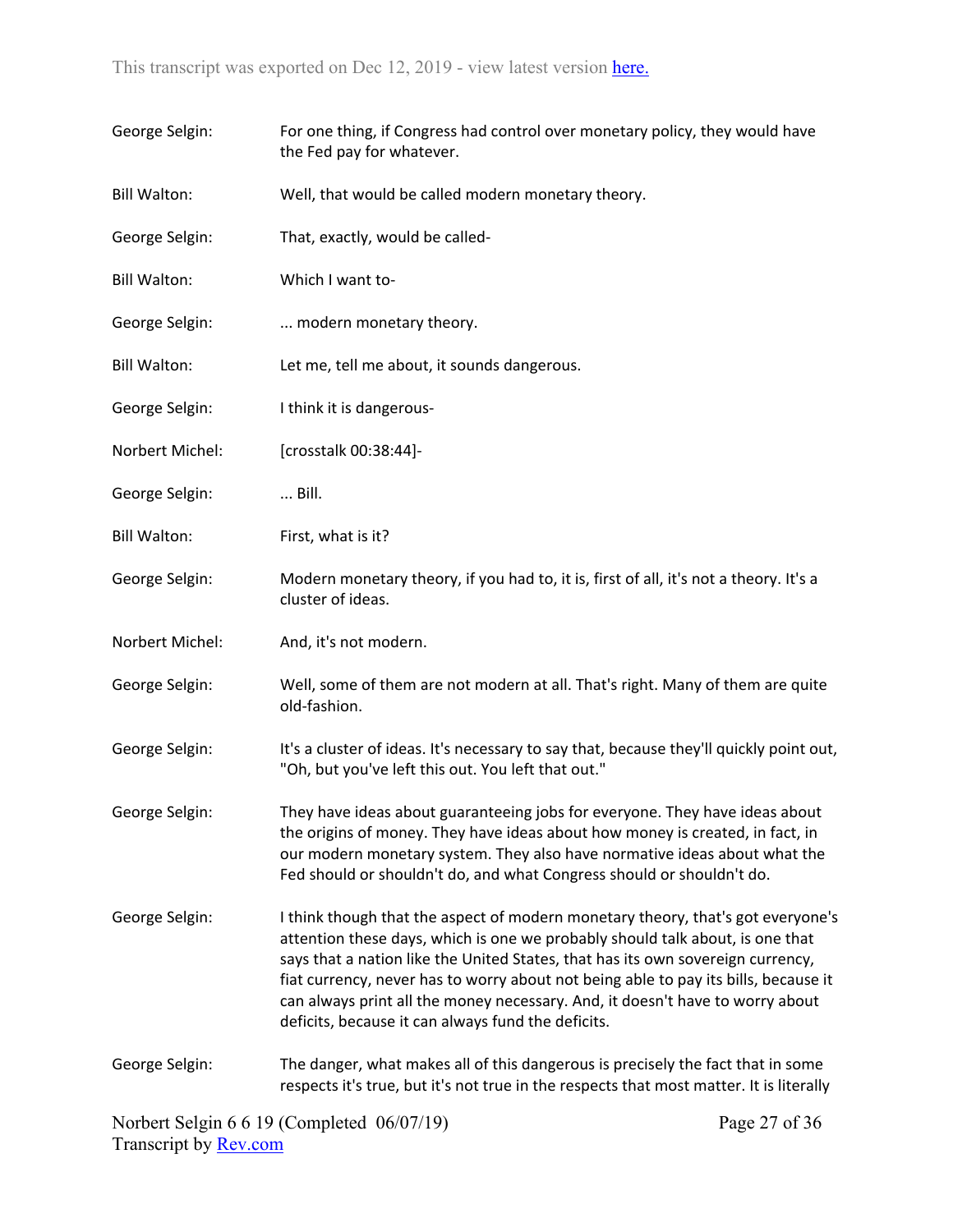|                     | true that a country can always, with fiat money, can always pay any amount of<br>expenses. It is not true that it can do that without adverse consequences like,<br>potentially, hyperinflation, for example.                                                                                                                                                                                                                              |
|---------------------|--------------------------------------------------------------------------------------------------------------------------------------------------------------------------------------------------------------------------------------------------------------------------------------------------------------------------------------------------------------------------------------------------------------------------------------------|
| George Selgin:      | Now, here's where these guys get really dangerous. They're tricky. Every time<br>they write about the government's unlimited capacity through monetization to<br>pay all of its expenses, any amount, Green New Deal, you name it-                                                                                                                                                                                                         |
| <b>Bill Walton:</b> | Monetization means they just issue more money.                                                                                                                                                                                                                                                                                                                                                                                             |
| George Selgin:      | Issue more money to cover the expenses.                                                                                                                                                                                                                                                                                                                                                                                                    |
| <b>Bill Walton:</b> | Right.                                                                                                                                                                                                                                                                                                                                                                                                                                     |
| George Selgin:      | Whenever they say this, they're always pretty careful to somewhere say in a<br>side note, "Oh, yeah, well, of course, if inflation starts to break out, then we<br>have to take steps to change it." By the way, they believe that Congress should<br>control inflation by regulating taxes-                                                                                                                                               |
| Norbert Michel:     | Taxes.                                                                                                                                                                                                                                                                                                                                                                                                                                     |
| George Selgin:      | and spending to do that, which is itself a real can of worms, for anyone who<br>knows how Congressional decision-making works, but, anyway                                                                                                                                                                                                                                                                                                 |
| <b>Bill Walton:</b> | You're not making me feel optimistic.                                                                                                                                                                                                                                                                                                                                                                                                      |
| George Selgin:      | I know, so, put that aside. They have, they always make a point of mentioning<br>inflation, but they have 20 paragraphs saying, "We can pay for anything, no<br>problem," and then they have one saying, "Of course, if there's inflation, we'll<br>have to do something." What they've done is to build an immense popularity<br>based on 19 paragraphs that talk about how we can pay for everything by<br>printing money, and they use- |
| Norbert Michel:     | Ignore the [crosstalk 00:41:35]-                                                                                                                                                                                                                                                                                                                                                                                                           |
| George Selgin:      | The last paragraph is still, pay no attention to the paragraph behind the curtain.<br>But, they drag that out, if a critic like Norbert or me says, "This is really<br>dangerous stuff. This could lead to inflation." They say, "Don't you read our<br>theories? You haven't paid any attention. Look at paragraph 20."                                                                                                                   |
| Norbert Michel:     | Mm-hmm (affirmative).                                                                                                                                                                                                                                                                                                                                                                                                                      |
| George Selgin:      | It says, "We have to worry about inflation."                                                                                                                                                                                                                                                                                                                                                                                               |
| <b>Bill Walton:</b> | On page six in 4-point font in the-                                                                                                                                                                                                                                                                                                                                                                                                        |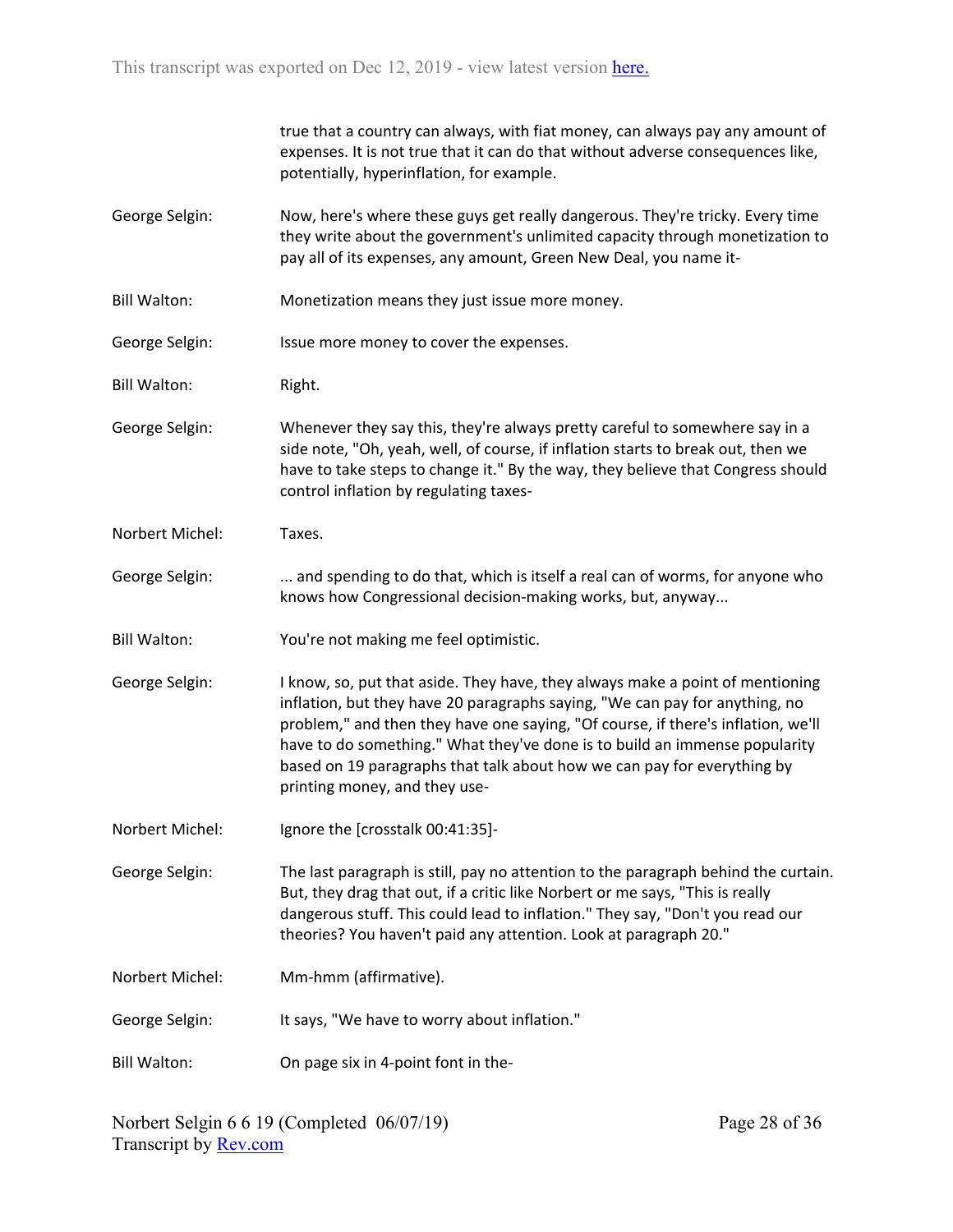| George Selgin:               | Exactly.                                                                                                                                                                                                                                                               |               |
|------------------------------|------------------------------------------------------------------------------------------------------------------------------------------------------------------------------------------------------------------------------------------------------------------------|---------------|
| <b>Bill Walton:</b>          | footnote.                                                                                                                                                                                                                                                              |               |
| George Selgin:               | This is-                                                                                                                                                                                                                                                               |               |
| Norbert Michel:              | Something like that.                                                                                                                                                                                                                                                   |               |
| George Selgin:               | They're very, very slippery, because they say the things they have to say to<br>evade the obvious criticism, that paying for everything by printing new money<br>can lead to high inflation. But, their popularity rests on not drawing too much<br>attention to that- |               |
| Norbert Michel:              | Right.                                                                                                                                                                                                                                                                 |               |
| George Selgin:               | caveat.                                                                                                                                                                                                                                                                |               |
| <b>Bill Walton:</b>          | Well, we've got a few minutes left. I want to take us from where we are to<br>where we want to go. But, before we go completely to where we want to be<br>next, I'm going to finally learn what quantitative easing is.                                                |               |
| Norbert Michel:              | Ah.                                                                                                                                                                                                                                                                    |               |
| <b>Bill Walton:</b>          | We have been hearing about quantitative easing for years. What is quantitative<br>easing in three sentences or less?                                                                                                                                                   |               |
| Norbert Michel:              | Basically, it's the central bank buying large amounts of assets.                                                                                                                                                                                                       |               |
| <b>Bill Walton:</b>          | Okay, not Treasury securities, but-                                                                                                                                                                                                                                    |               |
| George Selgin:               | But, they-                                                                                                                                                                                                                                                             |               |
| Norbert Michel:              | Well-                                                                                                                                                                                                                                                                  |               |
| George Selgin:               | can be Treasury-                                                                                                                                                                                                                                                       |               |
| Norbert Michel:              | they could be treasuries.                                                                                                                                                                                                                                              |               |
| <b>Bill Walton:</b>          | They can be treasuries, but-                                                                                                                                                                                                                                           |               |
| Norbert Michel:              | They could be treasuries.                                                                                                                                                                                                                                              |               |
| <b>Bill Walton:</b>          | All right, so their balance sheet's gone from \$800 billion to \$3.8 trillion right<br>now.                                                                                                                                                                            |               |
| George Selgin:               | Yes, that's-                                                                                                                                                                                                                                                           |               |
| Transcript by <b>Rev.com</b> | Norbert Selgin 6 6 19 (Completed 06/07/19)                                                                                                                                                                                                                             | Page 29 of 36 |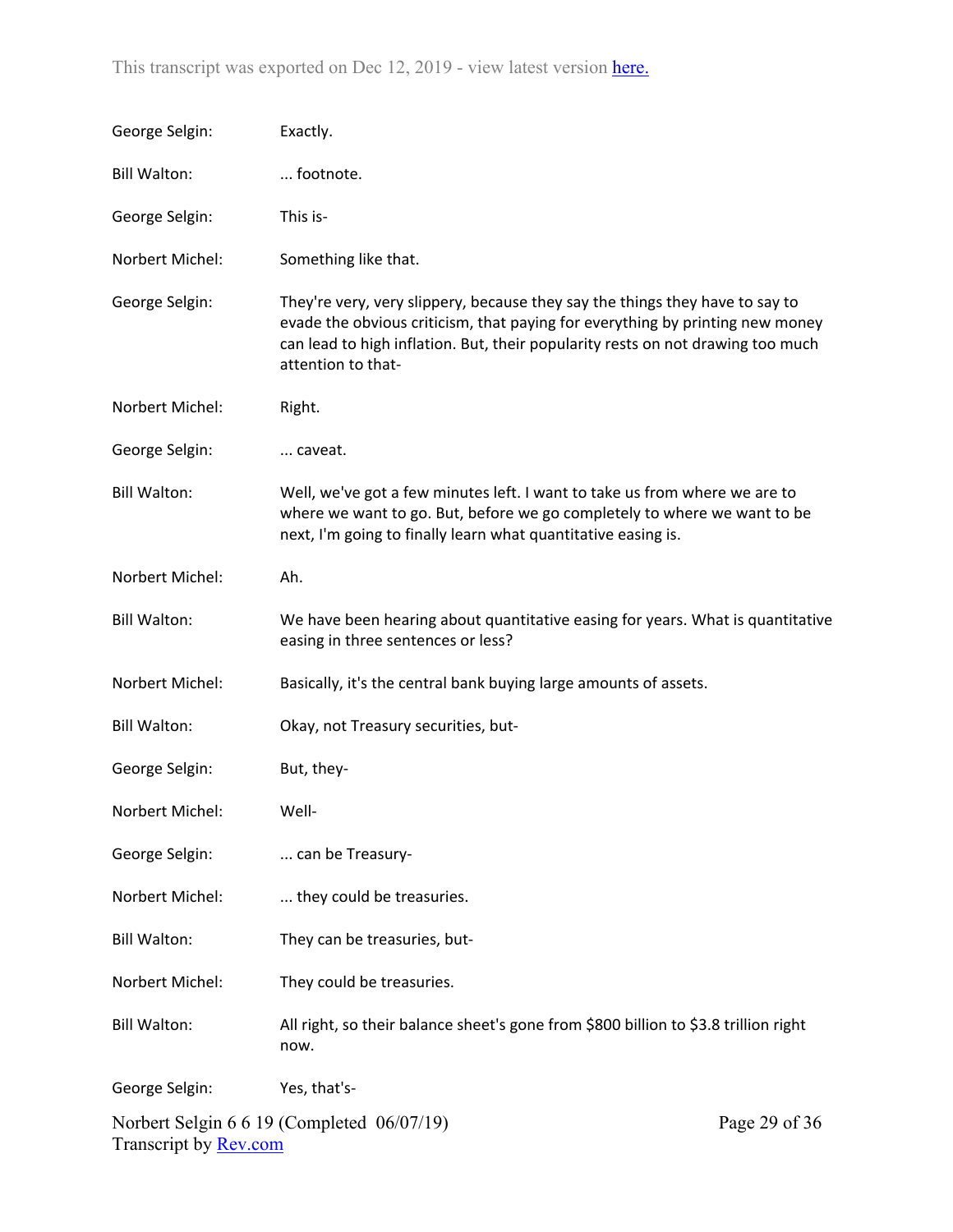| <b>Bill Walton:</b> | Right?                                                                                                                                                                                                                                                                                                                                                                                                                                                                                                                                   |
|---------------------|------------------------------------------------------------------------------------------------------------------------------------------------------------------------------------------------------------------------------------------------------------------------------------------------------------------------------------------------------------------------------------------------------------------------------------------------------------------------------------------------------------------------------------------|
| George Selgin:      | about right, yes.                                                                                                                                                                                                                                                                                                                                                                                                                                                                                                                        |
| Norbert Michel:     | Mm-hmm (affirmative).                                                                                                                                                                                                                                                                                                                                                                                                                                                                                                                    |
| George Selgin:      | It had been higher, and they shrunk it a little bit.                                                                                                                                                                                                                                                                                                                                                                                                                                                                                     |
| George Selgin:      | But, there's more to it than that. Of course, central-                                                                                                                                                                                                                                                                                                                                                                                                                                                                                   |
| Norbert Michel:     | It was my one-                                                                                                                                                                                                                                                                                                                                                                                                                                                                                                                           |
| George Selgin:      | banks-                                                                                                                                                                                                                                                                                                                                                                                                                                                                                                                                   |
| Norbert Michel:     | That was my one sentence.                                                                                                                                                                                                                                                                                                                                                                                                                                                                                                                |
| George Selgin:      | Yeah. He gets one, and-                                                                                                                                                                                                                                                                                                                                                                                                                                                                                                                  |
| <b>Bill Walton:</b> | We cut you off. Sorry.                                                                                                                                                                                                                                                                                                                                                                                                                                                                                                                   |
| Norbert Michel:     | No, no.                                                                                                                                                                                                                                                                                                                                                                                                                                                                                                                                  |
| George Selgin:      | They buy, the central banks have bought assets in the past, of course. But,<br>quantitative easing refers to buying a lot of assets at the same time that either<br>interest rates are at zero, or the Fed is paying enough interest on bank reserves<br>to get the banks to horde any reserves that they create. Quantitative easing is a<br>policy of making up for the fact that banks are just hording as many reserves as<br>come their way, as much cash as comes their way, making up for it, by creating<br>that much more cash. |
| George Selgin:      | The idea is, if you're in a situation where small amounts of asset purchases and<br>reserve cash creation don't do anything, because the banks are just clinging to<br>whatever is created-                                                                                                                                                                                                                                                                                                                                              |
| Norbert Michel:     | We're not expanding the economy [crosstalk 00:44:09]-                                                                                                                                                                                                                                                                                                                                                                                                                                                                                    |
| George Selgin:      | Then, if we do enough of that, then, maybe, it will still do something.                                                                                                                                                                                                                                                                                                                                                                                                                                                                  |
| <b>Bill Walton:</b> | I still think I'm Professor Selgin, I might flunk-                                                                                                                                                                                                                                                                                                                                                                                                                                                                                       |
| Norbert Michel:     | So, the-                                                                                                                                                                                                                                                                                                                                                                                                                                                                                                                                 |
| <b>Bill Walton:</b> | your midterm exam.                                                                                                                                                                                                                                                                                                                                                                                                                                                                                                                       |
| George Selgin:      | Uh-oh.                                                                                                                                                                                                                                                                                                                                                                                                                                                                                                                                   |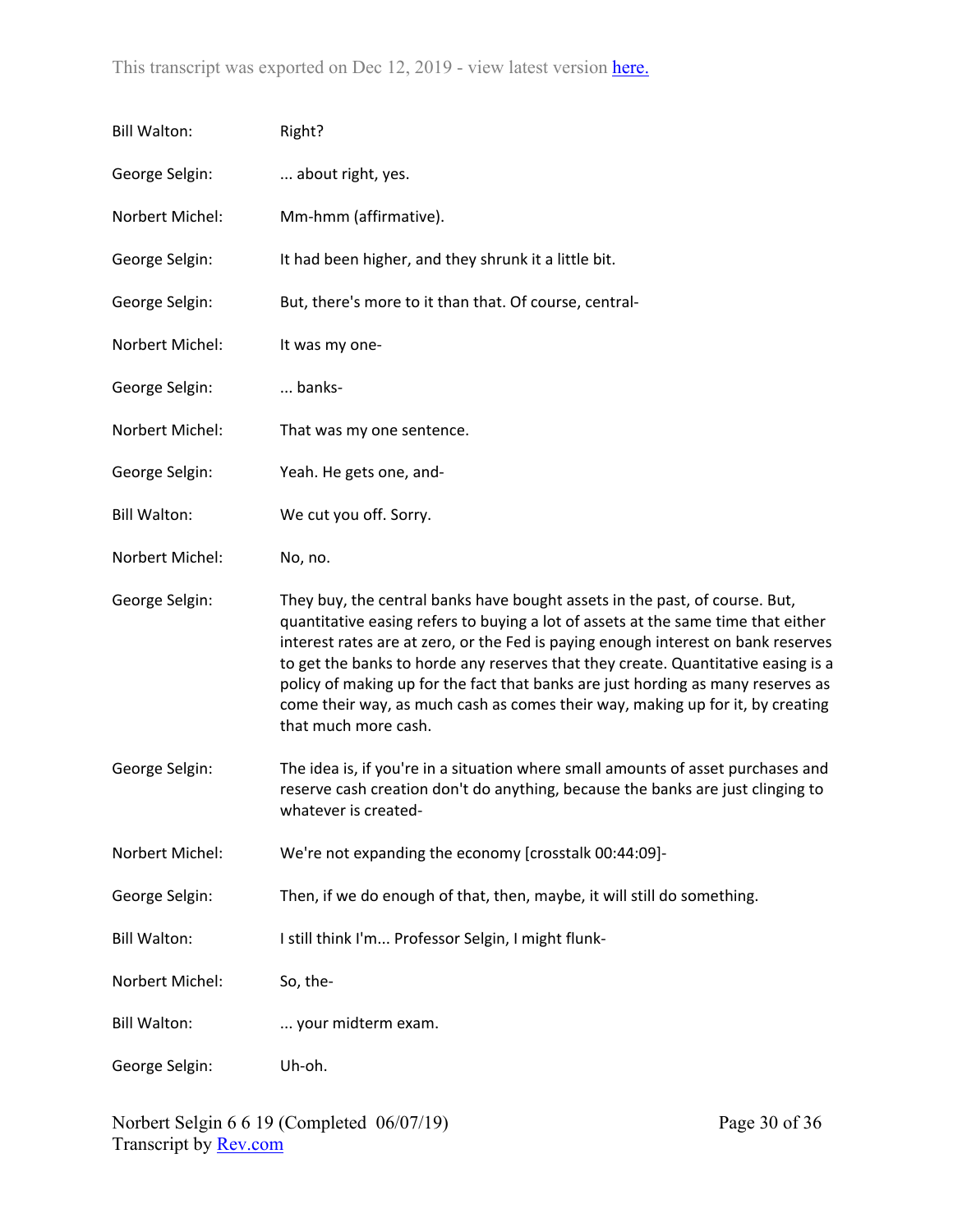| Norbert Michel:     | Normally, the central bank would be buying things to get money out into the<br>economy.                                                                                                                                                                                                                                                                                |
|---------------------|------------------------------------------------------------------------------------------------------------------------------------------------------------------------------------------------------------------------------------------------------------------------------------------------------------------------------------------------------------------------|
| <b>Bill Walton:</b> | Well, let me-                                                                                                                                                                                                                                                                                                                                                          |
| Norbert Michel:     | They would be-                                                                                                                                                                                                                                                                                                                                                         |
| <b>Bill Walton:</b> | let me-                                                                                                                                                                                                                                                                                                                                                                |
| Norbert Michel:     | buying-                                                                                                                                                                                                                                                                                                                                                                |
| <b>Bill Walton:</b> | let me                                                                                                                                                                                                                                                                                                                                                                 |
| Norbert Michel:     | treasuries.                                                                                                                                                                                                                                                                                                                                                            |
| <b>Bill Walton:</b> | let me break it down. Bank reserves, the way, the good old days, the Federal<br>Reserve would provide some reserves to the commercial banks, and commercial<br>banks would turn around and lend that out. That would be stimulative to the<br>economy, because, presumably, they're going into the hands of borrowers that<br>are going to build things and do things- |
| George Selgin:      | That's right.                                                                                                                                                                                                                                                                                                                                                          |
| Norbert Michel:     | That's right.                                                                                                                                                                                                                                                                                                                                                          |
| <b>Bill Walton:</b> | and grow businesses.                                                                                                                                                                                                                                                                                                                                                   |
| George Selgin:      | The reserve creation normally would mean that the cost of funds has fallen,<br>banks see this as an opportunity to make more profitable loans.                                                                                                                                                                                                                         |
| <b>Bill Walton:</b> | They're not making any money on reserves, because they're paying no interest.<br>But, then, when the Fed says-                                                                                                                                                                                                                                                         |
| Norbert Michel:     | In that world.                                                                                                                                                                                                                                                                                                                                                         |
| <b>Bill Walton:</b> | "Look, we're going to pay you 2%," then, the banks say, "Well, look, this is a<br>pretty-                                                                                                                                                                                                                                                                              |
| Norbert Michel:     | It's a great deal.                                                                                                                                                                                                                                                                                                                                                     |
| <b>Bill Walton:</b> | safe deal. We're going to hold onto it."                                                                                                                                                                                                                                                                                                                               |
| George Selgin:      | That's right.                                                                                                                                                                                                                                                                                                                                                          |
| <b>Bill Walton:</b> | They don't go out and stimulate businesses and economic growth.                                                                                                                                                                                                                                                                                                        |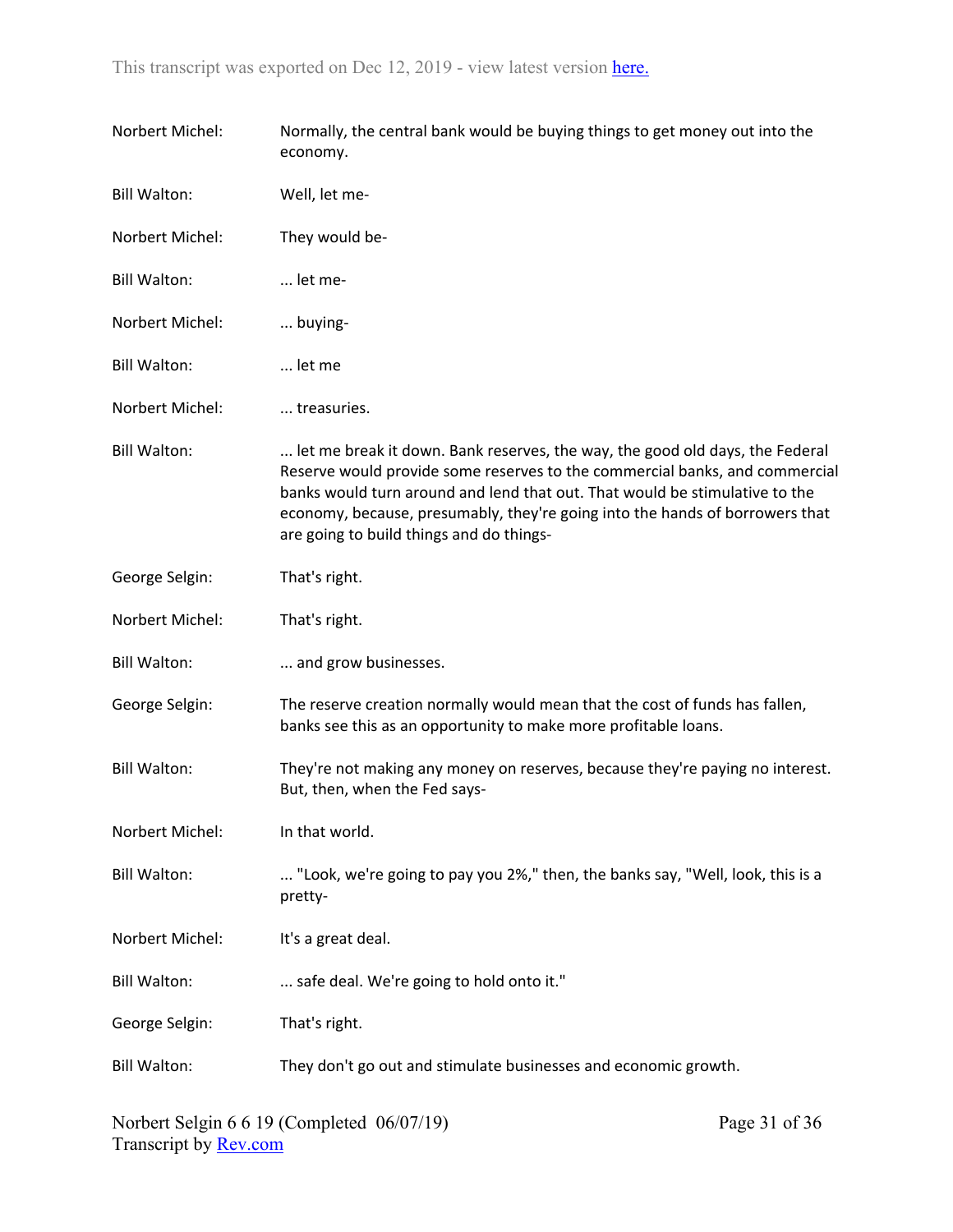| George Selgin:      | That's right, not the-                                                                                                                                                                                                                                                                                                                                                                                                                                                                                                                                                                                                                                                                  |               |
|---------------------|-----------------------------------------------------------------------------------------------------------------------------------------------------------------------------------------------------------------------------------------------------------------------------------------------------------------------------------------------------------------------------------------------------------------------------------------------------------------------------------------------------------------------------------------------------------------------------------------------------------------------------------------------------------------------------------------|---------------|
| Norbert Michel:     | That's right.                                                                                                                                                                                                                                                                                                                                                                                                                                                                                                                                                                                                                                                                           |               |
| George Selgin:      | usual way. The Fed could create large amounts of reserves again today. But,<br>given the new setup of interest on reserves, it wouldn't stimulate the economy<br>in the usual way. But, their theory They had these theories that they<br>developed during the crisis that said, "But, if we do enough of that, maybe it will<br>have some other stimulative effects like getting rid of the risk premium on long-<br>term bonds." That's one of the popular ones.                                                                                                                                                                                                                      |               |
| <b>Bill Walton:</b> | You're co-chairman of the Fed right now, and we are where we are. We've got a<br>\$3.8 trillion balance sheet. We're paying interest on reserves. We've lost a lot of<br>flexibility about how to manage interest rates, manage money, that sort of<br>thing. What do you do? How do you, where do we go from here?                                                                                                                                                                                                                                                                                                                                                                     |               |
| Norbert Michel:     | I would go back to normalizing in the sense that everybody took it originally,<br>back in 2008, which is we're going to get back to what we normally do. We're<br>going to, over time, slowly, not dump everything, but, over time, get rid of these<br>assets, get back to a balance sheet that's closer to where we were, stop paying<br>interest on excess reserves. I don't necessarily have a problem paying interest<br>on the reserve itself, but not on excess reserves, and try to get back to an<br>interbank lending market, which is very important, a very important part of the<br>system and a very important part of a financial system, and we don't have that<br>now. |               |
| Norbert Michel:     | That's where I would go. I would go back to that.                                                                                                                                                                                                                                                                                                                                                                                                                                                                                                                                                                                                                                       |               |
| <b>Bill Walton:</b> | George?                                                                                                                                                                                                                                                                                                                                                                                                                                                                                                                                                                                                                                                                                 |               |
| George Selgin:      | Yeah, I agree with Norbert. We have For all its size before the crisis, the Fed<br>was lean and mean compared to today, and that system worked reasonably<br>well. It could be improved upon, but I think it's much safer in the long run to<br>have a Fed that operates with a small balance sheet, that's not able to engage in<br>quantitative easing, because that exposes the Fed to demands, all sorts of<br>demands to buy these bonds or those bonds. That's a dangerous situation in my<br>opinion, especially with modern monetary theorists lurking around.                                                                                                                  |               |
| George Selgin:      | For both strictly economic and political reasons, I think the Fed should make a<br>serious, a more serious effort than it has to truly normalize its operations, so<br>that we can at least have a Fed that's no worse than it was in 2007. That's not<br>asking a lot, and we certainly should try to aim for better still than that.                                                                                                                                                                                                                                                                                                                                                  |               |
| Norbert Michel:     | We can shoot higher, but-                                                                                                                                                                                                                                                                                                                                                                                                                                                                                                                                                                                                                                                               |               |
| George Selgin:      | But, I think-                                                                                                                                                                                                                                                                                                                                                                                                                                                                                                                                                                                                                                                                           |               |
|                     | Norbert Selgin 6 6 19 (Completed 06/07/19)                                                                                                                                                                                                                                                                                                                                                                                                                                                                                                                                                                                                                                              | Page 32 of 36 |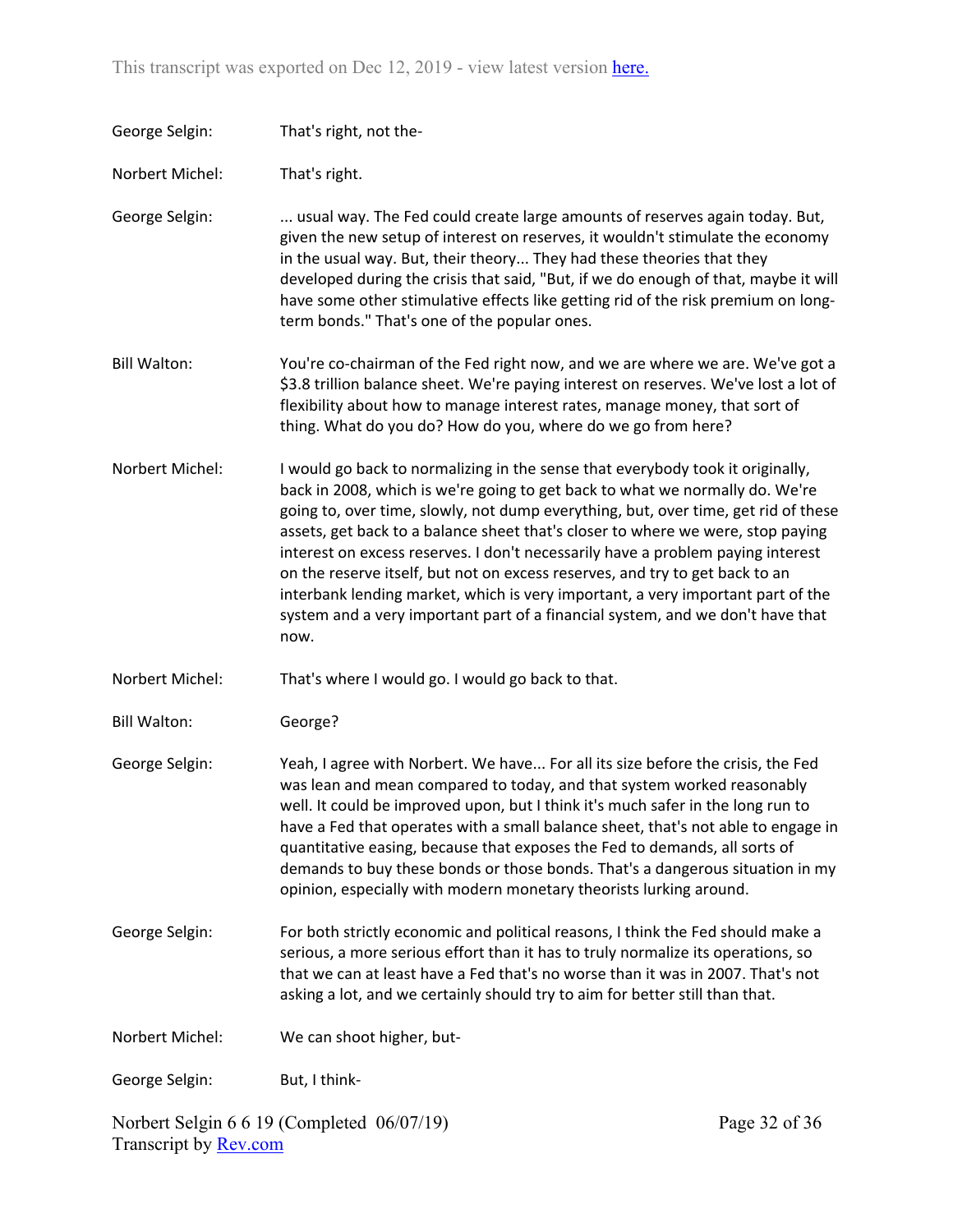This transcript was exported on Dec 12, 2019 - view latest version [here](https://www.rev.com/transcript-editor/Edit?token=21MjqSQ0DoZofWKzQ3sRZ20KOtVdQtBHKL1clWlW_t8gRKNBqDDX52etp622c1o42glTJM98QAQP1yRKSlUHdilUMmk&loadFrom=DocumentHeaderDeepLink).

| Norbert Michel:              | let's start there.                                                                                                                                                                                                                                                   |               |
|------------------------------|----------------------------------------------------------------------------------------------------------------------------------------------------------------------------------------------------------------------------------------------------------------------|---------------|
| George Selgin:               | the present Fed is a much more dangerous animal than even the Fed of the<br>past.                                                                                                                                                                                    |               |
| Norbert Michel:              | Yeah. With the modern monetary theory crowd, they've, this is a bad time,<br>because what the Fed has done is set up a framework where these MMT guys<br>can say, "Well, look, you guys can buy a whole bunch of assets. We don't have<br>to worry about inflation." |               |
| George Selgin:               | "Hey, you can just raise the interest rate [crosstalk 00:48:18]-                                                                                                                                                                                                     |               |
| <b>Bill Walton:</b>          | The Fed's gone from lender of last resort to the Congress' piggy bank.                                                                                                                                                                                               |               |
| George Selgin:               | Exactly.                                                                                                                                                                                                                                                             |               |
| Norbert Michel:              | Yes.                                                                                                                                                                                                                                                                 |               |
| George Selgin:               | Exactly, that is exactly what could-                                                                                                                                                                                                                                 |               |
| Norbert Michel:              | Yes.                                                                                                                                                                                                                                                                 |               |
| George Selgin:               | happen, what could-                                                                                                                                                                                                                                                  |               |
| Norbert Michel:              | [crosstalk 00:48:26]-                                                                                                                                                                                                                                                |               |
| George Selgin:               | happen.                                                                                                                                                                                                                                                              |               |
| Norbert Michel:              | We're right there.                                                                                                                                                                                                                                                   |               |
| George Selgin:               | I don't think Fed officials would want to be buying Green New Deal bonds in<br>trillions of dollars-                                                                                                                                                                 |               |
| <b>Bill Walton:</b>          | I don't think Jay Powell-                                                                                                                                                                                                                                            |               |
| George Selgin:               | per year.                                                                                                                                                                                                                                                            |               |
| <b>Bill Walton:</b>          | wants to do that.                                                                                                                                                                                                                                                    |               |
| George Selgin:               | I don't think they-                                                                                                                                                                                                                                                  |               |
| Norbert Michel:              | Probably doesn't.                                                                                                                                                                                                                                                    |               |
| George Selgin:               | want to do that. But, the other-                                                                                                                                                                                                                                     |               |
| Norbert Michel:              | But-                                                                                                                                                                                                                                                                 |               |
| Transcript by <b>Rev.com</b> | Norbert Selgin 6 6 19 (Completed 06/07/19)                                                                                                                                                                                                                           | Page 33 of 36 |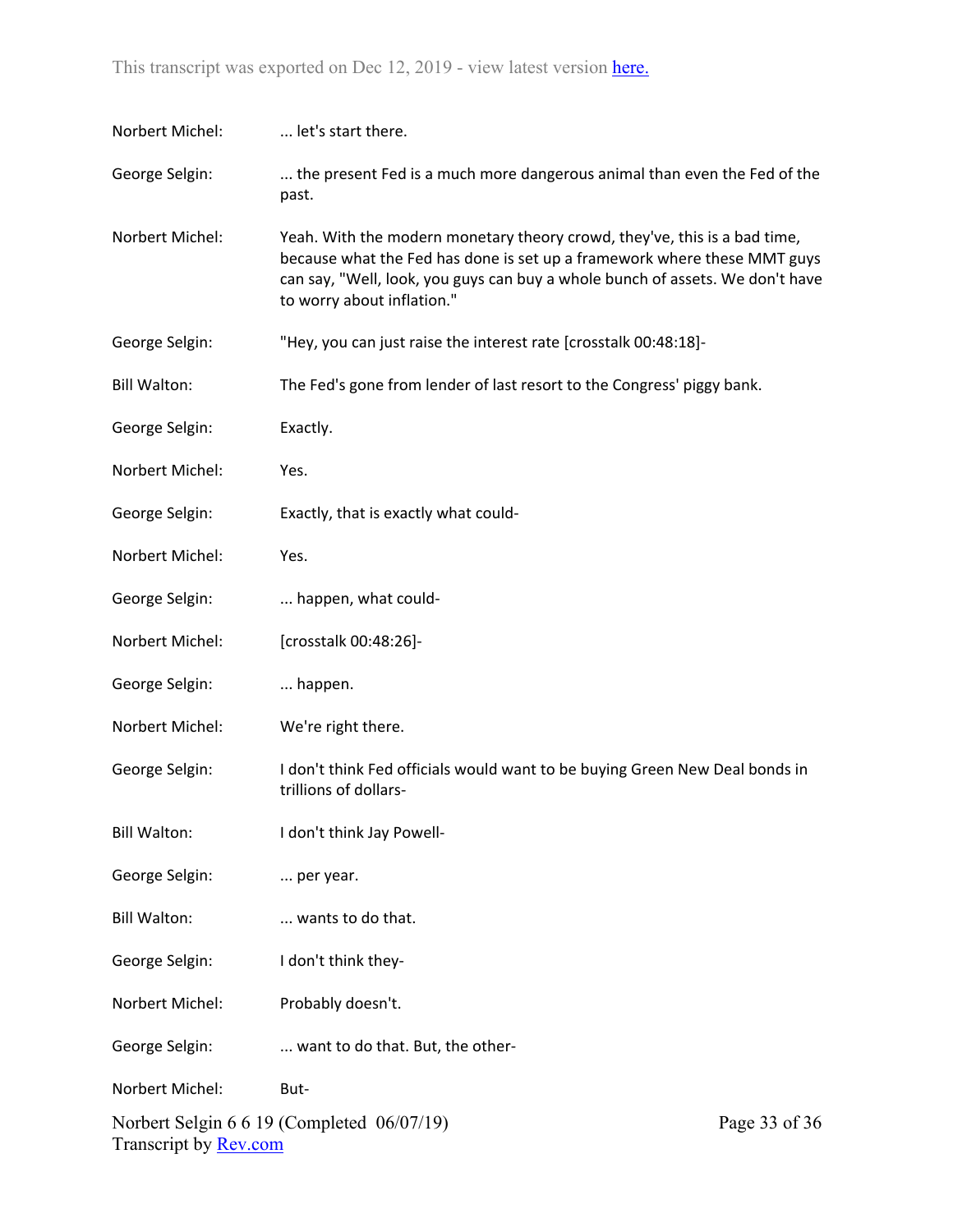| George Selgin:      | point that shouldn't be ignored is that this gets back to the question of<br>independence. Congress has raided the Fed's balance sheet in the past. It took<br>its capital away on two occasions. It's left it with a very slim margin of capital,<br>surplus capital.                                                                                    |
|---------------------|-----------------------------------------------------------------------------------------------------------------------------------------------------------------------------------------------------------------------------------------------------------------------------------------------------------------------------------------------------------|
| George Selgin:      | If Congress can do that, if they can eye the Fed's balance sheet and say, "Hey,<br>here's a couple, ten trillion dollars worth of capital. Let's take it." Why wouldn't<br>they look at the-                                                                                                                                                              |
| Norbert Michel:     | They will.                                                                                                                                                                                                                                                                                                                                                |
| George Selgin:      | Fed and said, "Here's an unlimited capacity for quantitative easing. Let's take<br>that too-                                                                                                                                                                                                                                                              |
| Norbert Michel:     | Mm-hmm (affirmative).                                                                                                                                                                                                                                                                                                                                     |
| George Selgin:      | and fund much more."                                                                                                                                                                                                                                                                                                                                      |
| Norbert Michel:     | Yeah.                                                                                                                                                                                                                                                                                                                                                     |
| George Selgin:      | The program isn't really fiscally advantageous, because the banks have to get<br>paid interest on reserves, and it ends up being a costly way of funding<br>government. But, it looks advantageous-                                                                                                                                                       |
| Norbert Michel:     | It looks like it.                                                                                                                                                                                                                                                                                                                                         |
| George Selgin:      | to the public, and it bypasses the appropriations process. You can bet there<br>are a lot of Congressmen who will say, "Even if this is bad fiscally, not the<br>cheapest way to fund things, it's the only way we can fund a lot of things we'd<br>like to get through."                                                                                 |
| Norbert Michel:     | Mm-hmm (affirmative).                                                                                                                                                                                                                                                                                                                                     |
| <b>Bill Walton:</b> | Once again, we're in Washington, and we're just shocked at the way this works.                                                                                                                                                                                                                                                                            |
| George Selgin:      | Well, I've been in Washington for five years, so I You have too, Bill.                                                                                                                                                                                                                                                                                    |
| <b>Bill Walton:</b> | Well, I've been here longer.                                                                                                                                                                                                                                                                                                                              |
| George Selgin:      | Yeah, you've been here longer. How can you possibly be shocked anymore?                                                                                                                                                                                                                                                                                   |
| <b>Bill Walton:</b> | I think I'm being facetious. George Selgin, Cato, you can find George on the Cato<br>website. He's written extensively on banking, free banking, prices. A great body<br>of work, and I'm looking forward to having you back to talk some more about<br>this. But, I think, from my point of view, we got about this far. There's a lot<br>further to go. |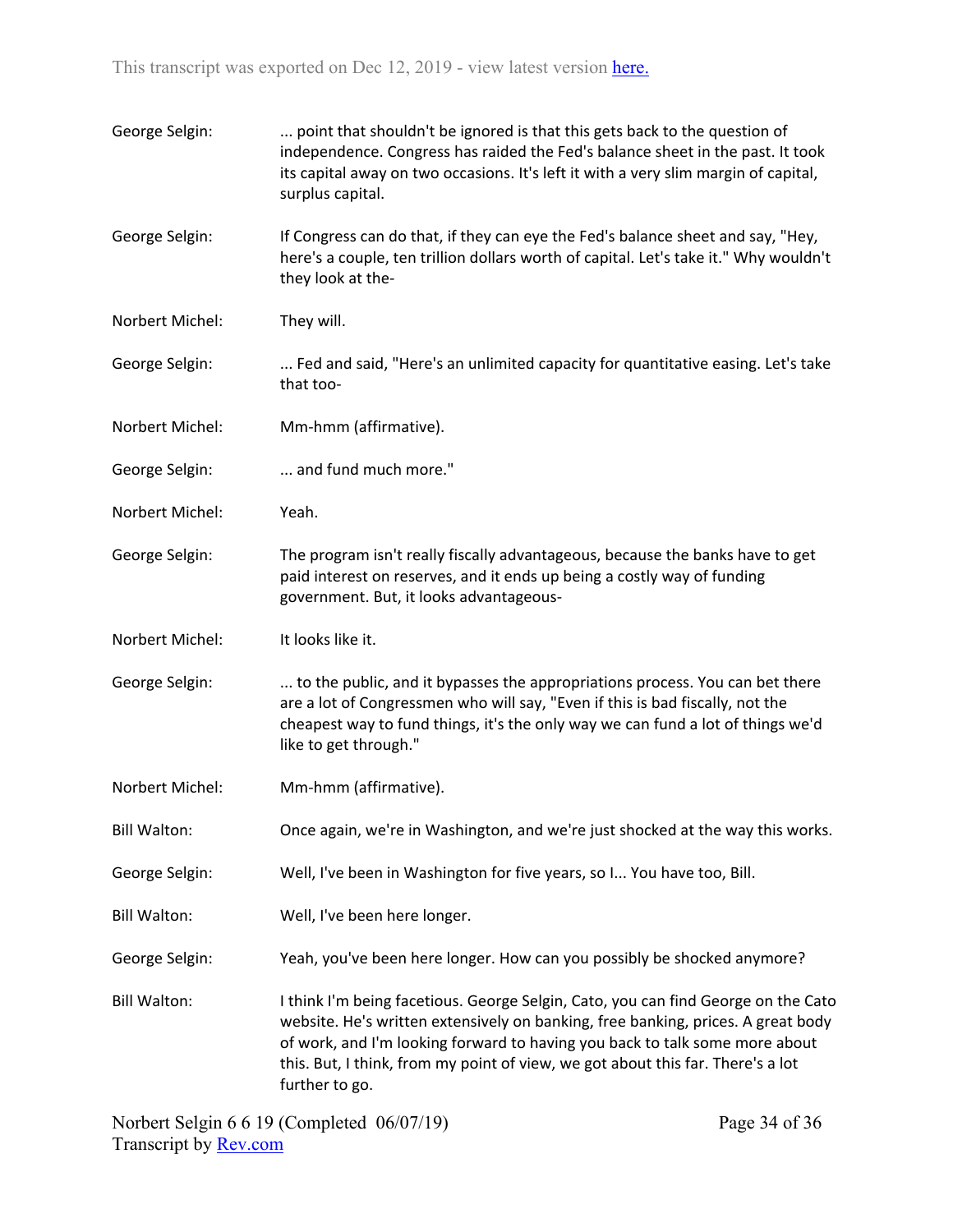| George Selgin:        | Yeah, it is a lot.                                                                                                                                                                           |               |
|-----------------------|----------------------------------------------------------------------------------------------------------------------------------------------------------------------------------------------|---------------|
| <b>Bill Walton:</b>   | Norbert, Heritage Foundation, head of the Center for Data Analysis, extensive<br>writing on Dodd-Frank, on the normalization issues, on the turning banks into<br>utilities, and you've got- |               |
| Norbert Michel:       | Yes.                                                                                                                                                                                         |               |
| <b>Bill Walton:</b>   | a lot of interesting work on there. Highly recommend, if you want to follow<br>up on this, to go on the websites and look at those.                                                          |               |
| <b>Bill Walton:</b>   | In our case, I hope you enjoyed the show. If you liked it, subscribe to the show<br>on YouTube or iTunes and give us your comments on iTunes, if you like what<br>you're hearing and seeing. |               |
| <b>Bill Walton:</b>   | Thank you, and we'll see you again soon, George-                                                                                                                                             |               |
| Norbert Michel:       | Thanks, Bill.                                                                                                                                                                                |               |
| <b>Bill Walton:</b>   | Norbert.                                                                                                                                                                                     |               |
| George Selgin:        | Thank you, Bill.                                                                                                                                                                             |               |
| <b>Bill Walton:</b>   | Thanks, guys.                                                                                                                                                                                |               |
| Norbert Michel:       | Appreciate it.                                                                                                                                                                               |               |
| <b>Bill Walton:</b>   | Great.                                                                                                                                                                                       |               |
| Crew:                 | All right.                                                                                                                                                                                   |               |
| Norbert Michel:       | That's it?                                                                                                                                                                                   |               |
| Crew:                 | Excellent. Good job, everybody.                                                                                                                                                              |               |
| <b>Bill Walton:</b>   | I think we got through wonk world pretty well.                                                                                                                                               |               |
| Crew:                 | Wonk world.                                                                                                                                                                                  |               |
| Norbert Michel:       | It didn't go-                                                                                                                                                                                |               |
| <b>Bill Walton:</b>   | It's a-                                                                                                                                                                                      |               |
| Norbert Michel:       | It didn't go-                                                                                                                                                                                |               |
| <b>Bill Walton:</b>   | tough subject to make-                                                                                                                                                                       |               |
| Transcript by Rev.com | Norbert Selgin 6 6 19 (Completed 06/07/19)                                                                                                                                                   | Page 35 of 36 |